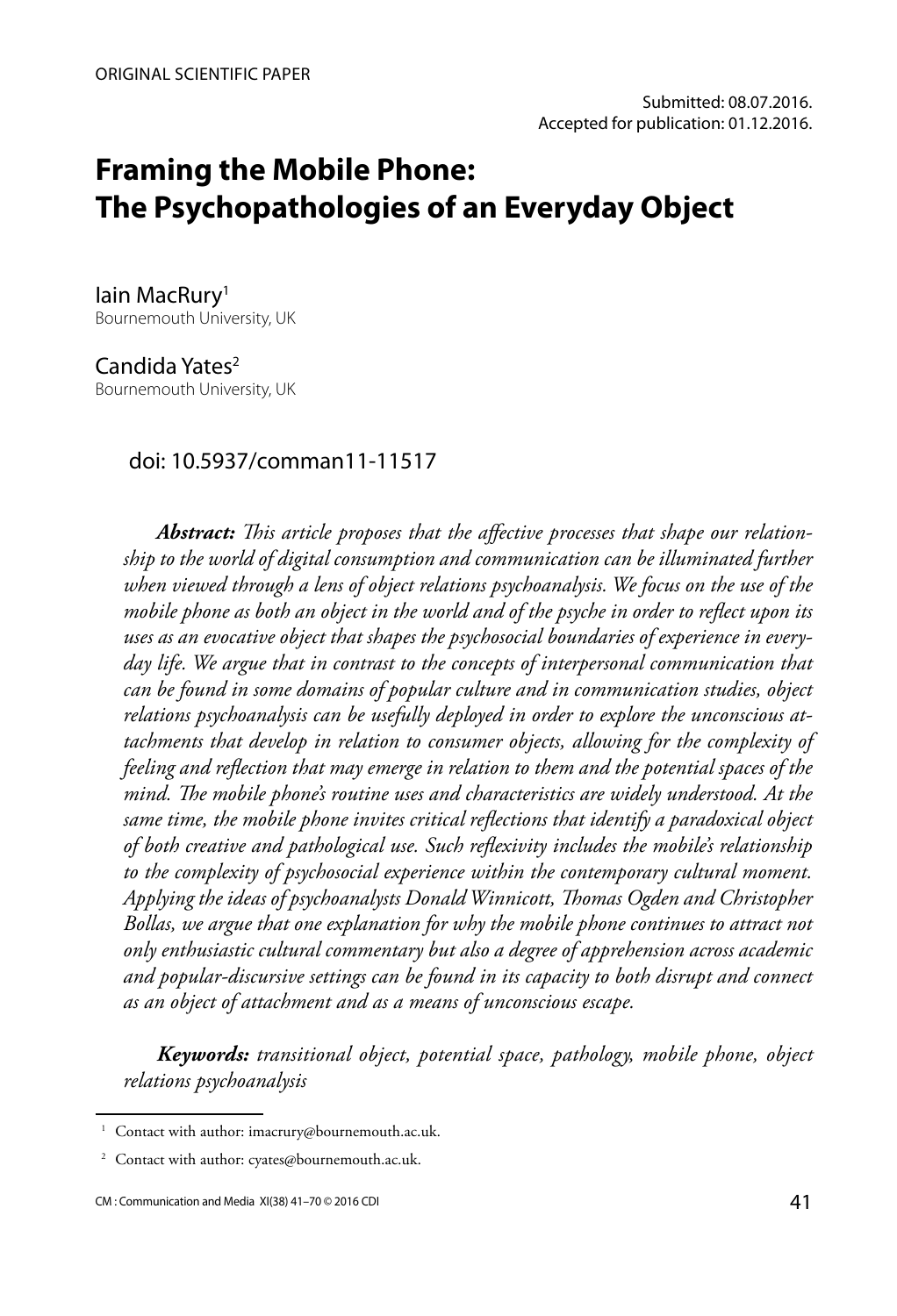#### **1. Mobile Anxieties: Overview of a Psychosocial Object**

The mobile phone<sup>3</sup> is a complex cultural and technical object; singular, in that it can be held in the palm of the hand, but also multiple in scope, in terms of its functionality and in the personal and social significances attached to it. This technology forms at once a disruptive and containing intervention in contemporary psychosocial experience and a core component in shifts towards a more mobile society (Elliot & Urry, 2010). The mobile phone provides a major vector for *grasping* contemporary experience (cognitively, emotionally and practically) and it provokes some disruptions in the patterning of psychosocial and cultural life. Such disruptions invite anxiety and commentary, producing thinking and reflective analyses across public discourses that we propose are inflected by the unconscious emotional-intimate properties of the mobile-asobject. As we discuss, object relations psychoanalysis provides a highly evocative set of concepts to explore the contemporary experience of the mobile phone, which is bound up in the unconscious processes of object relating as a mode of experiencing the self and of engaging with the world.

The mobile (as we shall call it from here on) remains in the cultural limelight, not just through promotions-driven marketing, with slogans such as, "This changes everything", and "Inspire the World, Create the Future", produced by major manufacturers such as, Apple, Samsung and Microsoft, LG and Huawei, and via network providing retailers such as Vodaphone, EE and "3", but across news, comment and broader cultural conversations. The mobile provides an object for reflective and sometimes obsessive-seeming commentary across media. Recent headlines indicate typical preoccupations including: "Mobile phone addiction ruining relationships" (Alleyne, 2012), "How women love their mobile phones... more than their boyfriends" (Daily Mail Reporter, 2009), "Just Thinking About Your Cell Phone Makes You More Selfish" (Garber, 2012), "Mobile phones have changed the world, for better or worse" (Clark, 2015), "Do you have a love/hate relationship with your phone?" (Kunst, 2012), "Mobile addict parents guilty of child neglect" (Bingham, 2012) and "Nomophobia

<sup>&</sup>lt;sup>3</sup> For this paper we have adopted the phrase "mobile phone" rather than the ostensibly more modern "smartphone" to refer to the devices under our investigation. Widespread usage of the term "smartphone" has largely been the result of journalistic and marketing rhetoric rather than clear demarcations between hardware and software platforms. As Kang & Son (2009: 919) note, "there is no clear industry-standard definition of smartphone". Consumers themselves are unlikely to talk about 'losing their *smartphone*', whereas 'where on earth did I leave my *mobile*?' is a modern *cri de cœur.*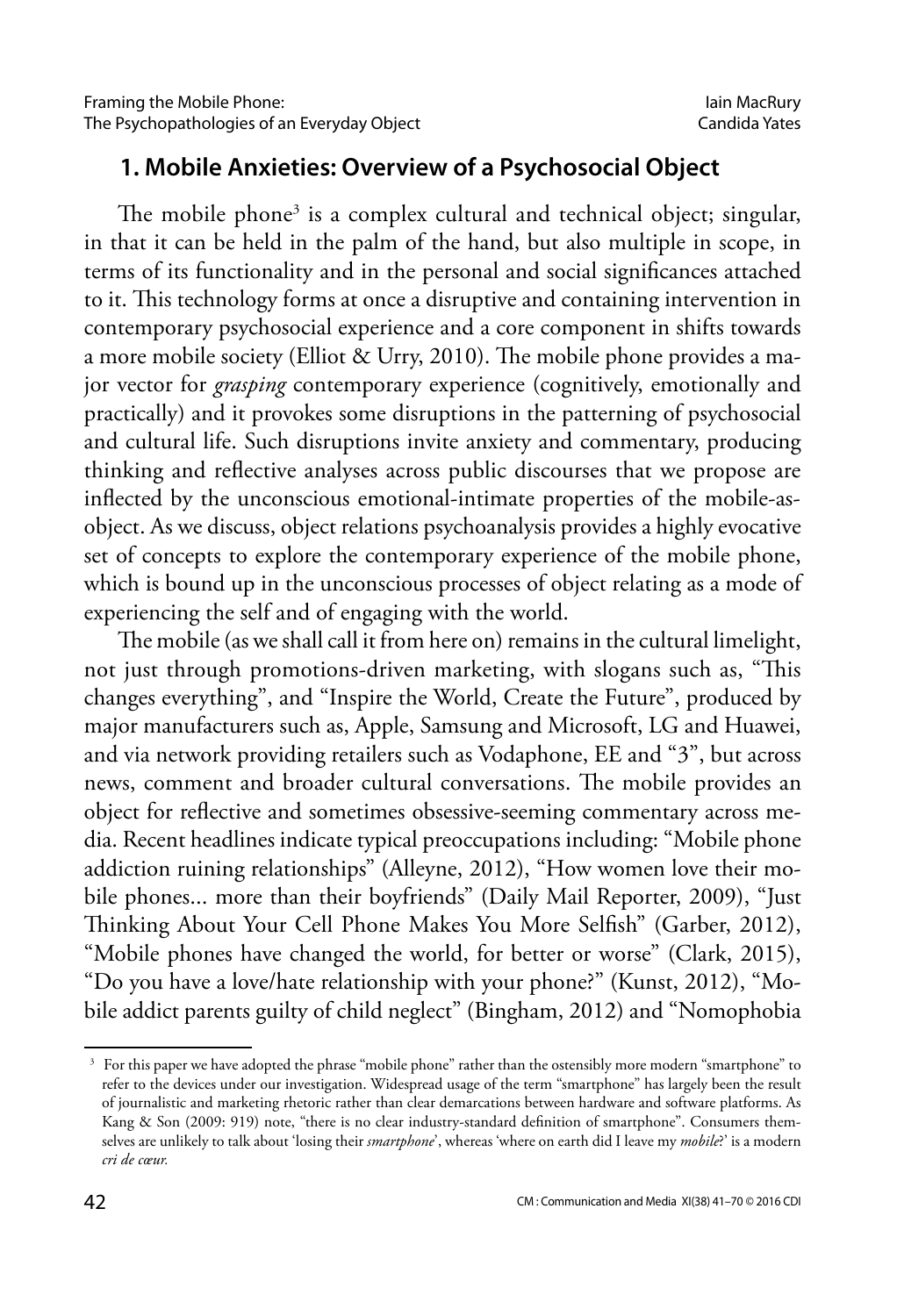affects majority of UK" (Royal Mail, 2008). These titles and their prevalence are partly a function of 'clickbait' culture, yet they also offer a sense that mobiles provide a recurrently anxious focus for lifestyle commentary, with the final one referencing a 'syndrome' called "nomophobia", to capture the idea that people fear losing their mobile phones.

#### **2. Mobile Disruptions: Context and Critique**

The mobile induces a more complex-seeming sociality, widening the communicative arrays and practical intersections that generate the global and local "networked individualism" that is characteristic of the contemporary period (Castells, 2007). In a more psychological register, the mobile is assertively individualistic in terms of its use. Connective as they are, mobiles are rarely *shared,* as such. An individual's phone clusters and invites personal attention. It stands as both a conduit for and an object of excitement; a mirror and a lamp, projecting and receiving informatic and affective material; a stage and a screen for everyday engagements and emotional attachments. Personal in this sense, the mobile is highly *personalised* via account settings, passwords and fingerprint recognition. The phone is also *personalising,* in part via the evolving (mobile) digital footprints and signatures of users – data and surveillance-based algorithmic constructions, binding 'persons' to mobile personae.

The symbolic and material significance is linked to wider power relations within the contemporary historical moment or "conjuncture"4 (Hjorth, Burgess & Richardson, 2012). The mobile phone brings together key concerns that address notions of power and the construction of the subject in culture and it is helpful to think about the mobile as a "cultural formation" that shapes and is shaped by the affective experience of cultural life. Put simply, the mobile phone represents a developing inflection within contemporary structures of feeling. The mobile raises questions about identity and associated notions of agency, creativity and desire. Notably, the mobile opens up new capacities, facilitating modes of intimacy that are at once immediate and yet can seemingly transcend the limits of time and space (Díaz & Ekman, 2011; Hjorth & Lim, 2012).

On the other hand, the impulse to keep checking one's phone continues to be framed as a symptom of the anxious neoliberal subject of late modern capitalism (Giroux, 2015; Fisher, 2009, 2014; Elliot, 1996). Whilst contem-

<sup>4</sup> As with earlier studies of the Sony Walkman as an object of cultural consumption (Du Gay et al., 2013).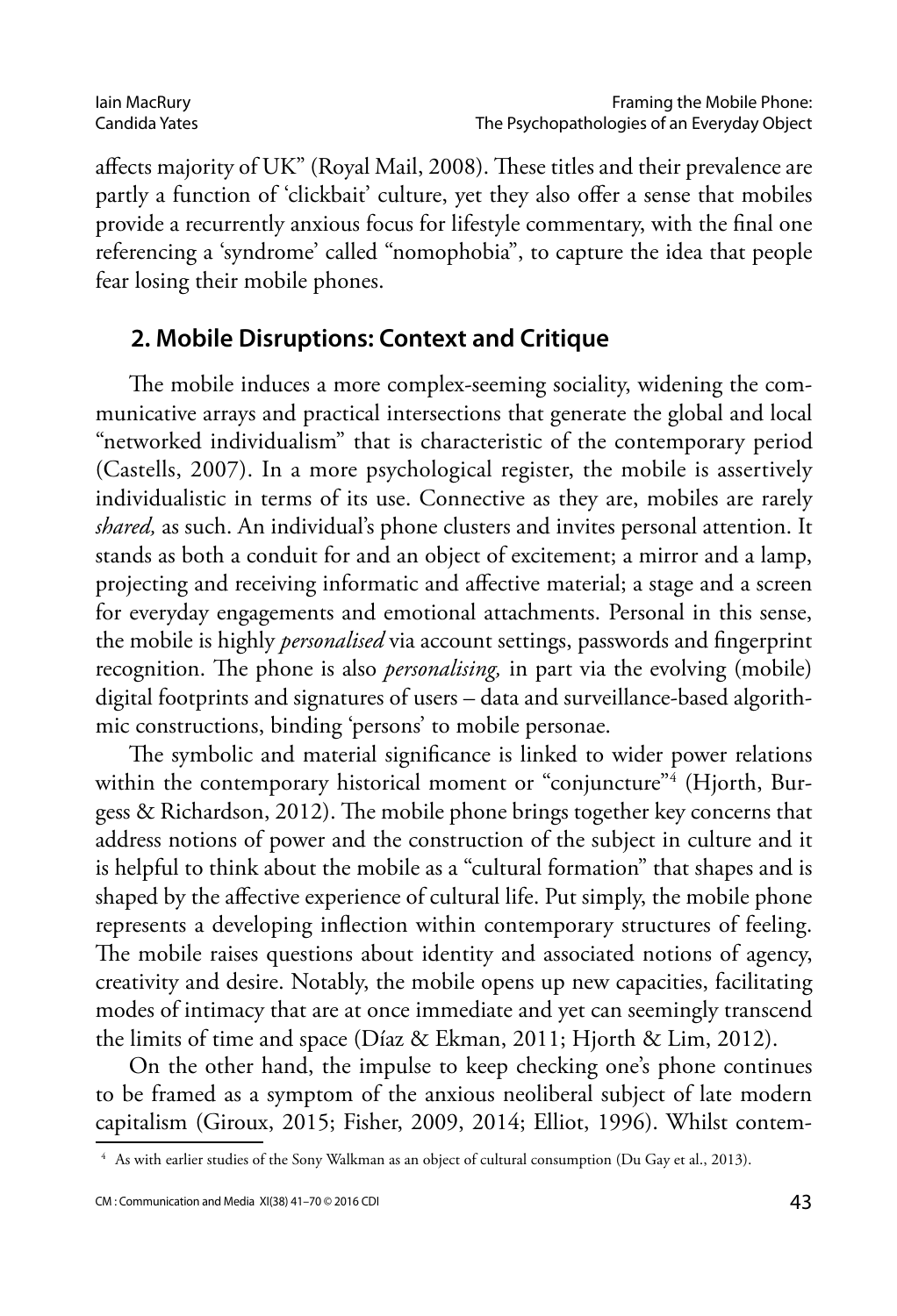porary digital culture creates opportunities for privatised modes of escape and self-experience, it also contributes to the process of emotional governance and the unpaid labour of the neoliberal workplace, where one is continually available online (Serrano-Puche, 2015). So just as the mobile facilitates complex and fluid relationships it can also be viewed as an object that is used defensively in order to retreat into regressive psychological positions in which communication with the outside world can feel curtailed or surveilled, structured by globalised software companies such as Google and Microsoft.

## **3. An Evocative Object**

We propose that one explanation for why the mobile retains its place as an object of fascination and as a continuing focus for thinking (as well as a source of worry) across academic and popular-discursive settings can be found in a psychoanalytically informed examination of the uses of the mobile as an object in everyday life and its role in shaping subjectivity. Beyond its cultural and practical-functional significance, the mobile carries powerful *unconscious* importance. Specifically, as an object, the mobile often serves as an index for the work (and play) of social, emotional and personal *attachment* (Bowlby, 2008; Winnicott, 1971). The mobile is a unique intervention in the endeavours of human relating and not (just) a disruptive new communications technology. The mobile forms for us, we suggest, a powerful unconscious representation of connection and disconnection, one that evokes thinking, analysis and commentary and conveys feelings that are redolent of the *Zeitgeist*.

We argue that object relations psychoanalysis has a useful role to play in helping to contextualise some of the concerns about the specific "problems" that have emerged around mobile phone consumption and use. As we have seen, in popular discourse, the enthusiastic and creative use of the mobile phone is also often shadowed by discourses identifying addiction, relationship breakdown, illiteracy, solipsistic mobile privatism and related, emergent psychosocial problems. We propose that the mobile has become, culturally, a particular kind of "evocative object", following Christopher Bollas's (2009) phraseology, also echoed in the work of Sherry Turkle (2011b). As we discuss, the mobile has become uniquely evocative of the present conjuncture in such a way as to inflect elements in the public discourse, but also in the sense that, as Bollas puts it, it forces us "to think and think again" (Bollas, 2009: 85–6) about psychosocial experience.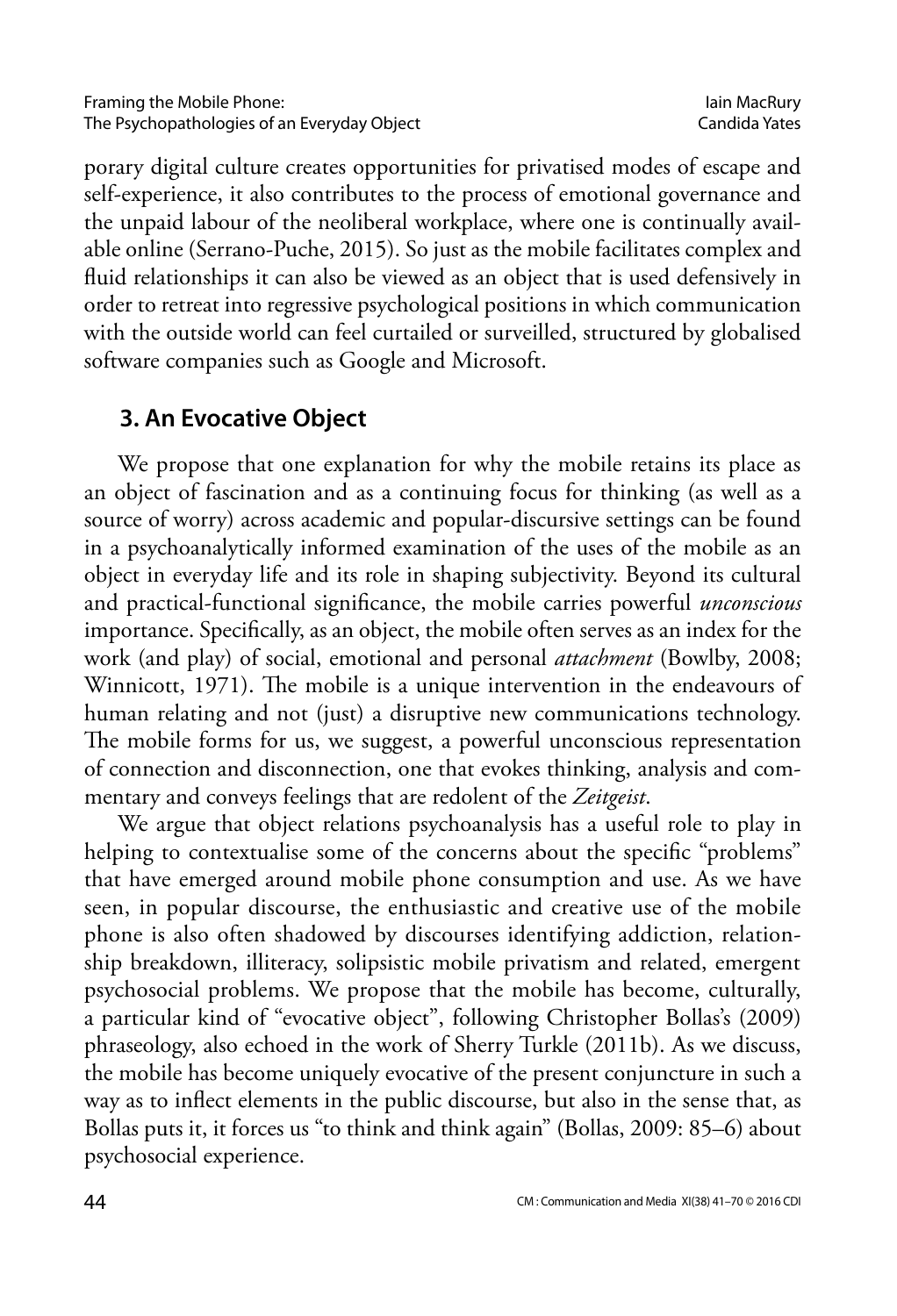## **4. An Object for Psychoanalysis**

Psychoanalytical ideas offer perspectives to enrich some of the main theoretical framings through which academic analysis seeks to understand and evaluate mobile cultures and human relations. There has of late been a turn to object relations psychoanalysis (Bainbridge & Yates, 2014) that emphasises the realm of maternal phantasy within a relational paradigm that places the processes of relating to objects at its heart and therefore offers a relevant set of emphases for thinking about one's relationship to the mobile phone. The 'object relations' approaches developed by, amongst others, Melanie Klein (1937, 1946) and Donald Winnicott (1971), and further extended and explored by Thomas Ogden (1992) offer a useful idiom for thinking about the mobile. Winnicott, in particular, stressed the importance of *attachments*, 5 and of the first relationship between the infant and its mother for the shaping of selfhood and identity.

Object relations perspectives help to capture the complexities of networked intersubjective life whilst holding on to an account of interior experience in a unique way. As Ogden argues:

"Object relations theory, often erroneously thought to be an exclusively interpersonal theory that diverts attention from the unconscious, [is] in fact fundamentally a theory of unconscious internal object relations in dynamic interplay with current interpersonal experience." (Ogden, 1986: 131)

This strand of psychoanalytic thinking offers an understanding of 'objects' and 'spaces' that is well equipped for grasping the instability and paradoxical qualities of the mobile and its uses, specifically, as we will now propose, via Winnicott's conceptions of potential space and transitional objects.

### **5. Paradoxes and "Transitional Objects"**

Frequently identified as "paradoxical" (Eco, 2014; Fortunati, 2002; Fortunati & Taipale, 2014; Elliot & Urry, 2010), the mobile's phenomenological presence nags at functional analytical categories. The mobile is so frequently identified as "paradoxical" because it plays at boundaries. At the levels of practice and the imagination, the mobile mixes up presence and absence, me/not-

<sup>5</sup> Despite some tensions in their relationship, Winnicott was influenced by Bowlby's attachment theory, developed in the early 1950s (Kahr, 2016; Bowlby, 2008) – an approach that has continuing relevance and which in turn has influenced Didier Anzieu and other non-Lacanian psychoanalytic theorists.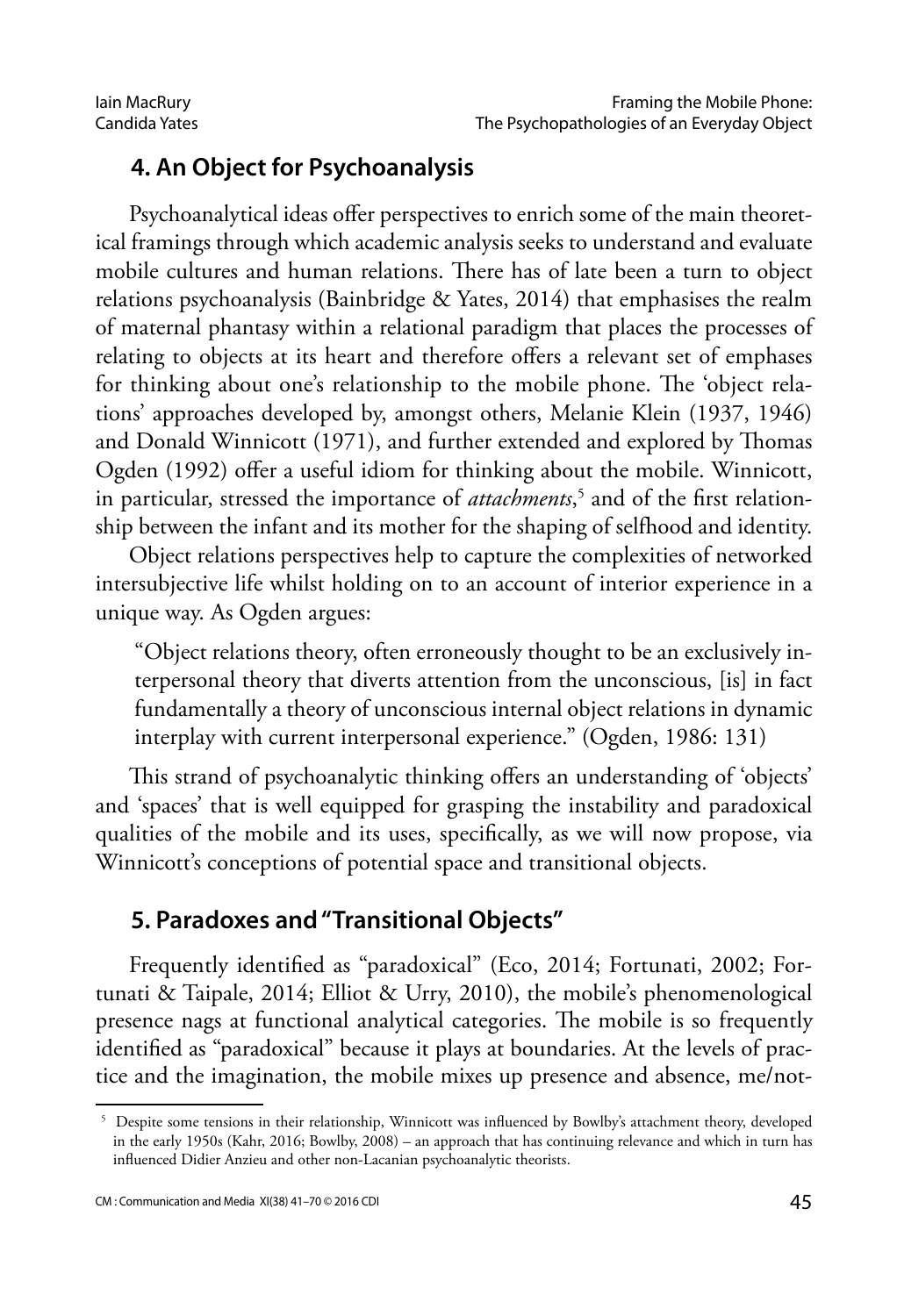me, subject and object; and it seems to mix these things up in *us*. Such mixing can provoke anxieties. As observed, the mobile is *continuous* with us, precious, and, in some sense a McLuhanesque "extension" (McLuhan, 1964). At the same time, it also stands as a distinct "object".

 After exploring and clarifying the meanings and uses of D. W. Winnicott's concepts of the "transitional object" and the "potential space", we will identify some of the varieties of pathological distortion experienced in them – distortions also frequently evoked in discourses around the mobile phone.

#### 5.1. The "Transitional Object"

Typically working by analogy with Winnicott's (1971) approach (one that is based on nursery and clinical work, (Kahr, 2016)), the mobile can be seen as having some similarities with the "special" objects found and, in an important sense, "created" (Winnicott, 1971: 96) by young children in the play of development and becoming, the fabled favourited toy or piece of material. As Winnicott sets it out, for the baby, the physical object concerned in this work hardly matters: "perhaps a bundle of wool or the corner of a blanket or eiderdown, or a word or tune, or a mannerism," but (nevertheless) the transitional object "becomes vitally important to the infant" (Winnicott, 1971:2; see also Kahr, 2016<sup>6</sup>). The object is important in the formation of the self and in the separation and connection between the object-world and the world of internal objects, a "third part of the life of a human being, a part that we cannot ignore …an intermediate area of experiencing, to which inner reality and external life both contribute" (Winnicott, 1971: 2).

The transitional object indexes a prefiguring ground for some of the work of separation and attachment (Bowlby, 2008), but also for an enduring existential frame stretching beyond infancy. "The use of an object symbolises the union of two now separate things, baby and mother, *at the point in time and space of the initiation of their state of separateness*" (Winnicott, 1971: 97, Italics in original). The transitional object, and the developmental achievements entailed in the use made of this object $^\tau$  are, subsequently, vitally important to human development – to living. As Winnicott outlines:

<sup>6</sup> Kahr refers to Arthur Miller's children's story *Jane's Blanket* as a well rendered account of the transitional object. Winnicott himself mentions Charles M Schultz's *Peanuts* cartoons and A. A Milne's *Winnie the Pooh* as helpful cultural reference points.

<sup>7</sup> As Winnicott tries to clarify: "what I am referring to in this part of my work is not the cloth or the teddy bear that the baby uses – not so much the object used as the use of the object" (Winnicott, 1971: xi).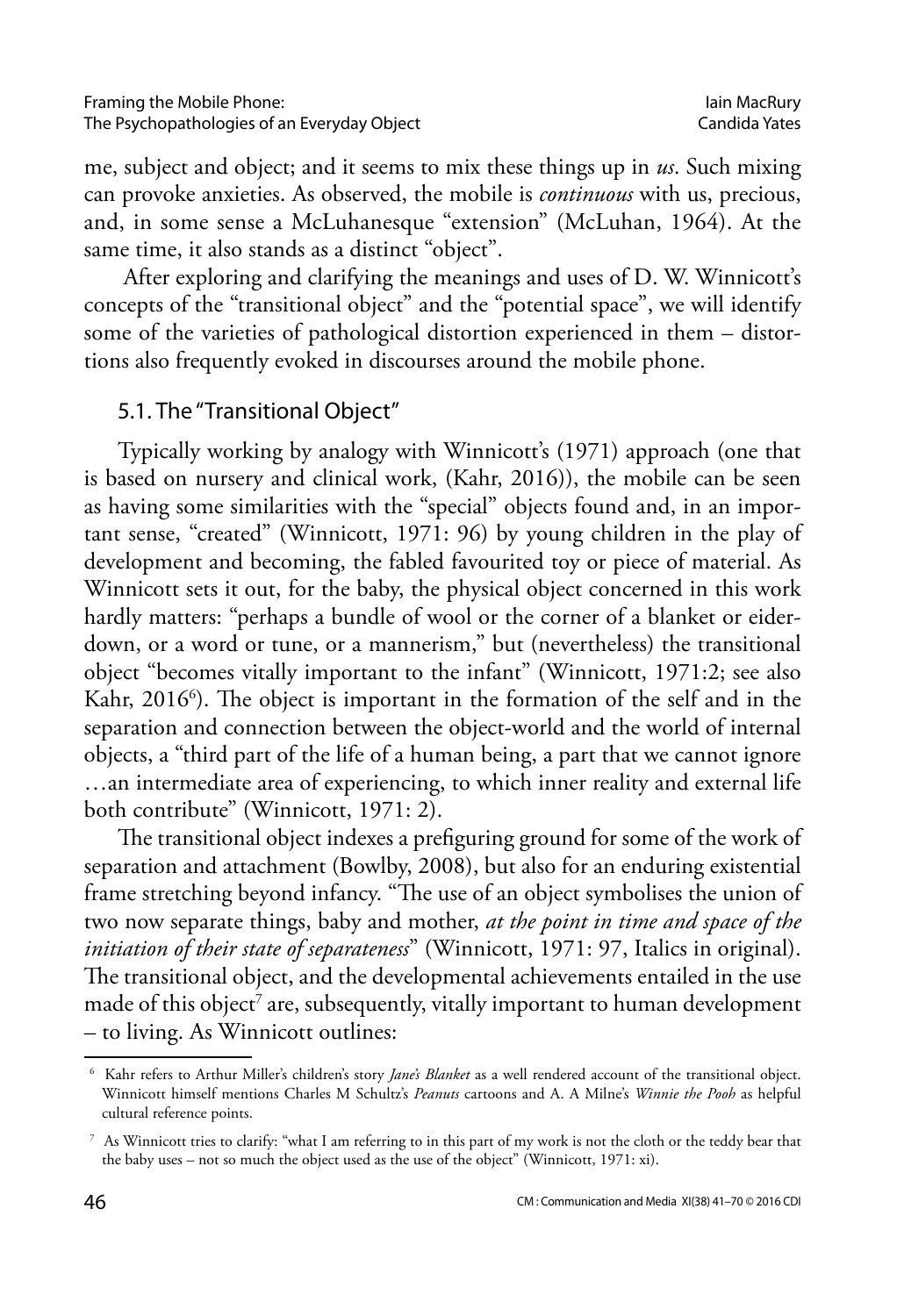"I have introduced the terms "transitional objects" and "transitional phenomena" for designation of the intermediate area of experience, between the thumb and the teddy bear, between the oral erotism and the true object-relationship, between primary creative activity and projection of what has already been introjected, between primary unawareness of indebtedness and the acknowledgement of indebtedness." (Winnicott, 1971: 2)

The transitional object, and the use made of that object, $^8$  is the beginning of "cultural experience" (Winnicott 1971: 100) but, also, an opening up of a space for highly valued, developmental achievements, that include: reciprocity, creativity and what he describes as "a capacity for concern" (Winnicott, 1963).

A final developmental element in this narrative is that the transitional object prefigures the attainment of another significant and paradoxical achievement: *the capacity to be alone in the presence of the mother*. This "capacity to be alone" (Winnicott, 1958) marks a subtle specification for creative, independent and engaged living. In the intensively connected mobile world the fragile link between creative aloneness and psychosocial belonging remains a perennial theme, which is explored, for instance, in Sherry Turkle's *Alone Together*  (2011), an echoic reframing of Riesman's classic *The Lonely Crowd* (1950) for a mobile-digital age. We suggest that, because of this ongoing thematic, there is a renewed resonance of "transitional objects" in the analytical conversation regarding mobiles within the frame of the present conjuncture.

We propose that the mobile phone is a kind of objectual<sup>9</sup> realization of this conception of a "transitional object", a practical figuration of this "special", "first" object. As a major part of thinking about "culture" and experience, the mobile is also a prop in individuals' continuing dramatic enactment of another key idea: "potential space". The mobile phone enacts and dramatizes "potential space" and (as such) it invites interpretations that seek to analyse the (paradoxical) "potential space" spoken of in object relations psychoanalysis. As Ogden puts it:

"The transitional object is a symbol for this separateness in unity, unity in separateness. The transitional object is at the same time the infant (the om-

<sup>8</sup> To underline, emphasis is given to, "not so much the object used as the use of the object" (Winnicott, 1971).

<sup>9</sup> "Objectual" is a term deployed see Knorr (2008) and see also Woodward's highly relevant (2011) conceptiondefinition: "Objectual things are handled and used, powerfully combining embodied pragmatics with emotion, cultural myth and symbolism…" (Woodward, 2011: 367).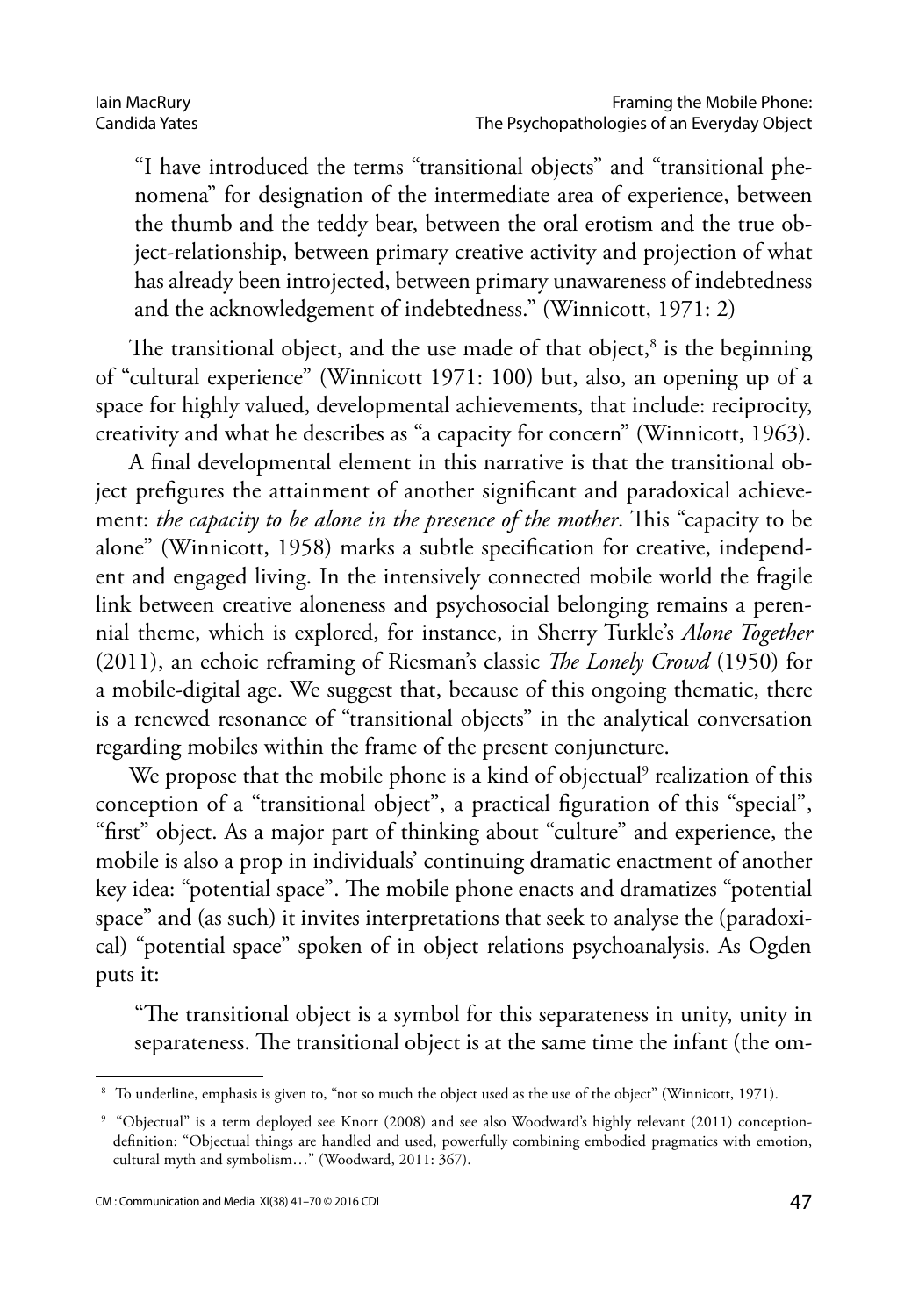nipotently created extension of himself) and not the infant (an object he has discovered that is outside of his omnipotent control). The appearance of a relationship with a transitional object is not simply a milestone in the process of separation-individuation. The relationship with the transitional object is as significantly a reflection of the development of the capacity to maintain a psychological dialectical process." (Ogden, 1992: 228)

What we propose is that when people talk about mobile phones, they are exploring psychological processes entailed in potential space. The discourse around mobiles is indexical to a deeper set of anxieties adumbrating experiences of, and capacities to experience, potential space.

## **6. Exploring Mobile Transitions**

Some applications of the idea of "transitional objects" have set out to help think about media, material and cultural consumption (see, for example, Turkle 2011; 2013; Silverstone & Hirsh, 1992; Hills, 2007; Woodward, 2011; Whitty & Carr, 2003; Kuhn, 2013; Johnson, 2010). However, sometimes, the accounts that focus on the mobile phone underemphasise the unconscious dimension in favour of a more interpersonal conception of the use of mobiles as objects that focus on the *here and now* rather than evoking resonances with early infant experiences (Ling, 2007, drawing on Silverstone & Hirsh, 1992; Ribak, 2009; Kullman, 2010; Johnson, 2010). These studies have applied the notion of the "transitional object" within an ethnographic framework that seeks to understand the place of technology within the delicate nexus of attachments, separations, and entanglements characteristic of specific social contemporary domains such as love (Johnson, 2010), family life (Ribak, 2009), school journeys (Kullman, 2010) and "adolescent emancipation" (Ling, 2007). In these cases, the mobile becomes a means in the practical and emotional management of separation and development. For example, Ling examines

"the dialectic nature of mobile phone use by teens. On the one hand it serves as a greatly extended umbilical cord or in the phrase of Roger Silverstone, a "transitional object" (Silverstone, Hirsch, & Morley, 1991), but on the other hand it plays into the emancipation process of adolescents." (Ling, 2007: 61).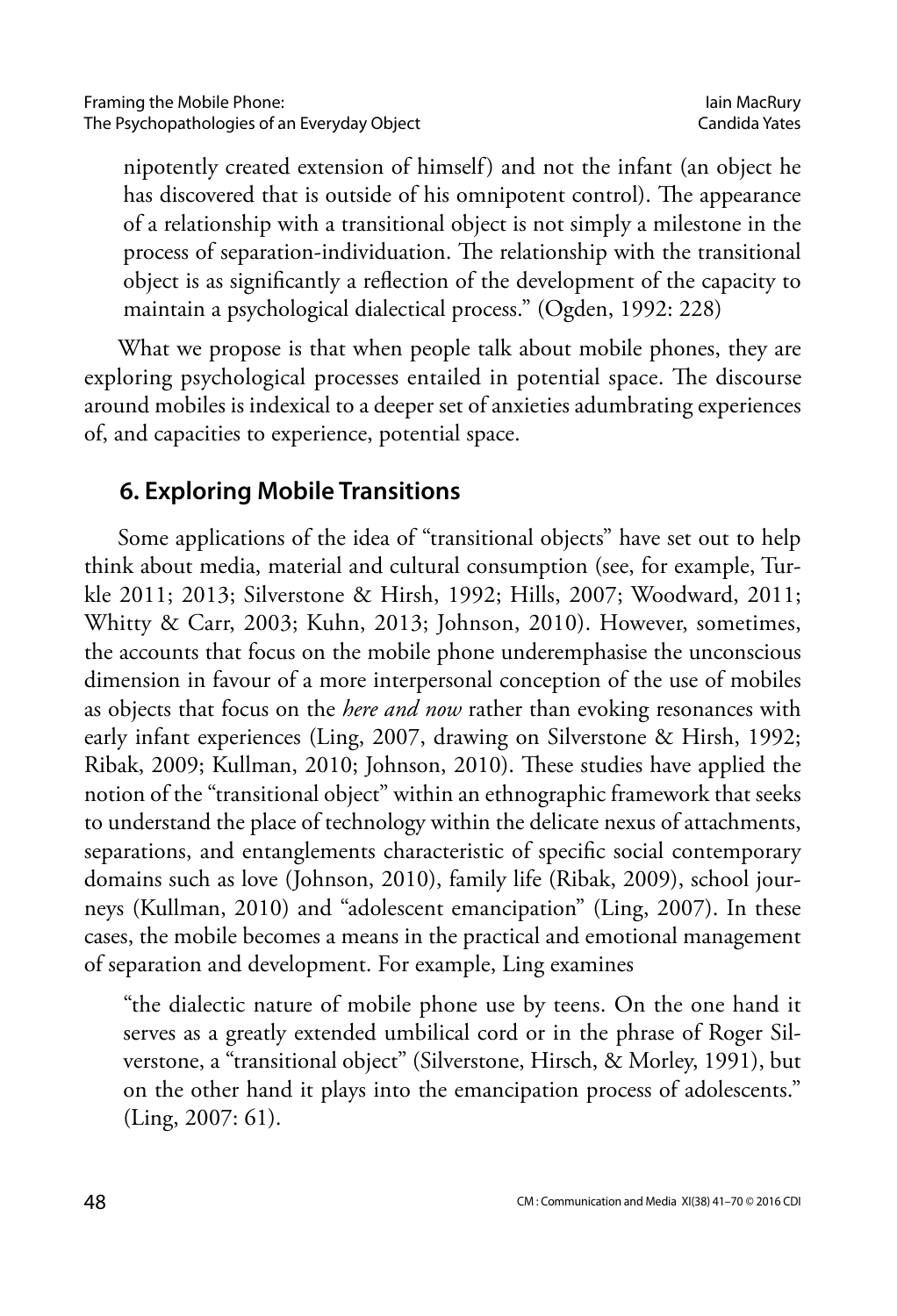Ribak (2009) extends the umbilical cord metaphor, but adds in the idea of "remote control", and situates the mobile in a set of triangular relationships marking the parent, technology and the child. Ribak makes a detailed and convincing analogy with the transitional object and yet ultimately rejects a too direct comparison on a number of practical grounds. Kullman's (2010) geographic approach adds a helpful Latourian twist, recognising that the mobile is but one component in an assemblage of transitional objects (bags, books, toys) used by tween children nervously navigating early journeys in third spaces between home and school and depending on flexible adaption between adult and child. She notes that "essential for this flexibility is the most common technology among children – the mobile phone" (Kullman, 2010: 837).

The conception of the mobile as a "transitional object" now colours contemporary popular discourse. For instance, business guru, Margaret Heffernan (2013) writes:

"The cell phone has become the adult's transitional object, replacing the toddler's teddy bear for comfort and a sense of belonging. We clutch phones to show that we do know at least one other person – that we might look solitary but we have connections. We are important because we might get called about something crucial – or, at least, non-trivial. We count in the world. Our insecurity may be laughable but our response isn't." (Heffernan, 2013)

Aaron Balick (2016), who has written extensively on digital cultures from an object relations perspective (2013), writes in his insightful blog, in more nuanced terms, that, as a culture, we, "have re-invented the transitional object – only rather than a furry blanket or a teddy bear, it's a smartphone". He adds some thought-provoking advice for his readers:

"So next time you absentmindedly reach into your pocket for your smartphone – pause for a second and think. What am I actually searching for? You may find that at bottom there's a niggling sense of insecurity – and you just want to check to make sure someone else on the planet is thinking of you." (Balick, 2016)<sup>10</sup>

<sup>10</sup> [http://www.aaronbalick.com/blog/checking-your-smartphone-again-its-an-object-of-emotional-supply/,](http://www.aaronbalick.com/blog/checking-your-smartphone-again-its-an-object-of-emotional-supply/) accessed 10 December, 2016.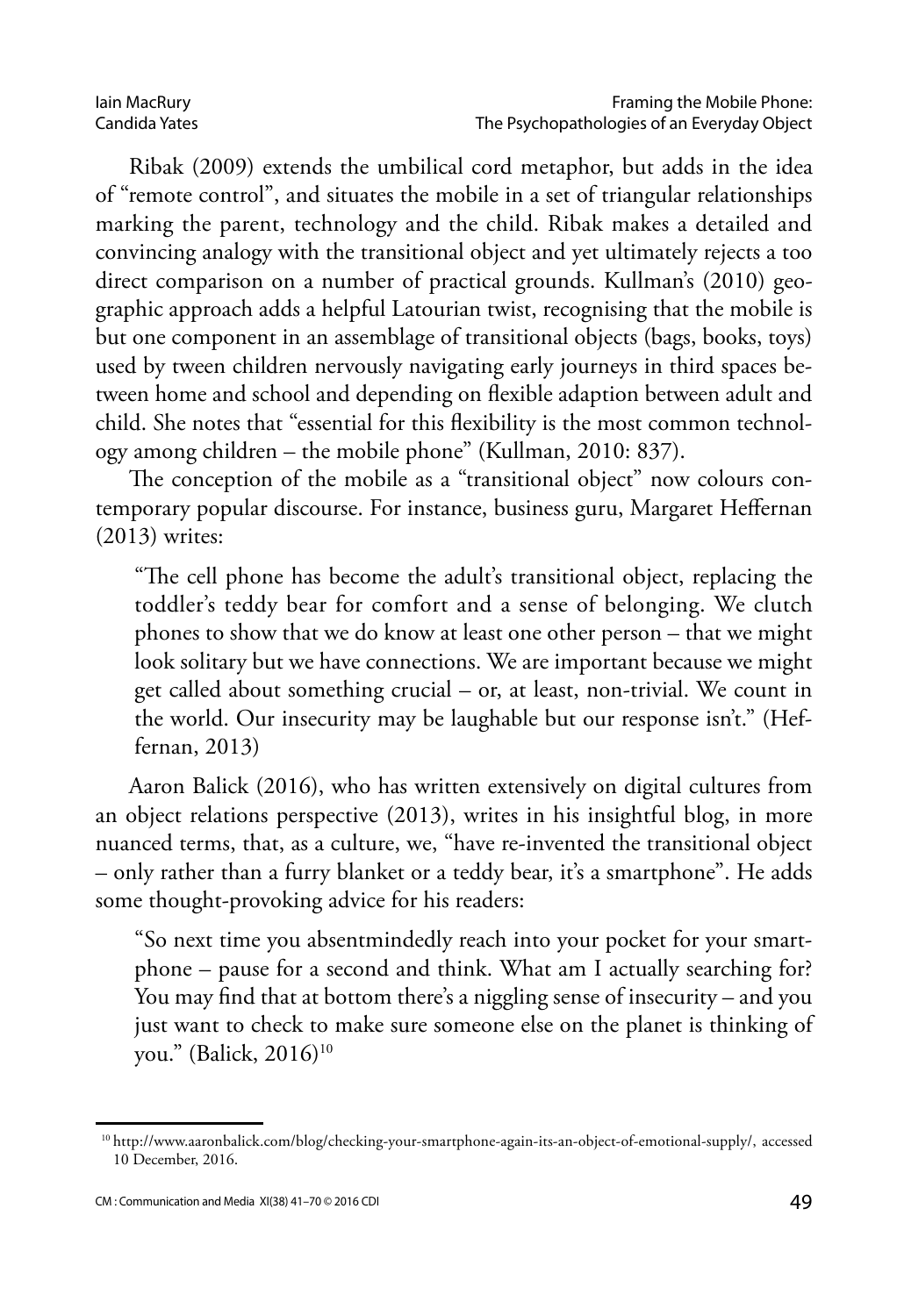## **7. Potential Space: The Psychosomatic Underpinning for Attachment, Culture and Communication**

The idea of a transitional object is clearly an appealing one in the various contexts identified above. It offers an insight in ethnographic analyses (Ling, 2007; Kullman, 2010), even when important reservations are set down (Ribak, 2009).11 The observation of the transitional object typically highlights its character as an "intermediary" part of real world usage – correlating neatly with the phone's practical-communications functions. However, this vision can occlude the *unconscious* underpinning identified in the original literature and the psychoanalytic observation of transitional objects. It also understates the peculiar place of the object, its location in a fluid nexus of related conceptions, most notably Winnicott's ideas of transitional phenomena and potential space. As a result, when the metaphor is transplanted into everyday scenarios, some aspects of things identified as "transitional objects" suffer a diminution in meaning. The "transitional object" becomes, more straightforwardly, an *intermediary* object, either marking developmental stages (a prop in the transition to independence) or a point of connection in interpersonal relationships.

The unconscious component of experience in respect of the transitional object is at risk of being forgotten about. Sometimes, the transitional object becomes identified as a "regressive" object because it is associated with infancy but is used by adults. Yet, in Winnicott's conceptions, the transitional object is a component in normal, ongoing healthy development and is linked with lifelong "cultural" capacities and creative object relations. Furthermore, focusing on the object and its intermediary function, rather than on the (unconscious) use of the object, can occlude recognition of the pathological meanings and uses that may underlie the activities of intermediation. These misconceptions can arise if the object – as in the example of the mobile – is thought about independently of the connected ideas of transitional phenomena and potential spaces.

<sup>&</sup>lt;sup>11</sup> Ribak qualifies the metaphor in a number of ways, partly linked to her focus on teenagers and parents, and concludes: "the mobile phone is not 'transitional' in the way teddy bears and blankets are, since it provides an actual link to the mother: it is less of a symbolic object and more, a means of communication" (Ribak, 2009: 192).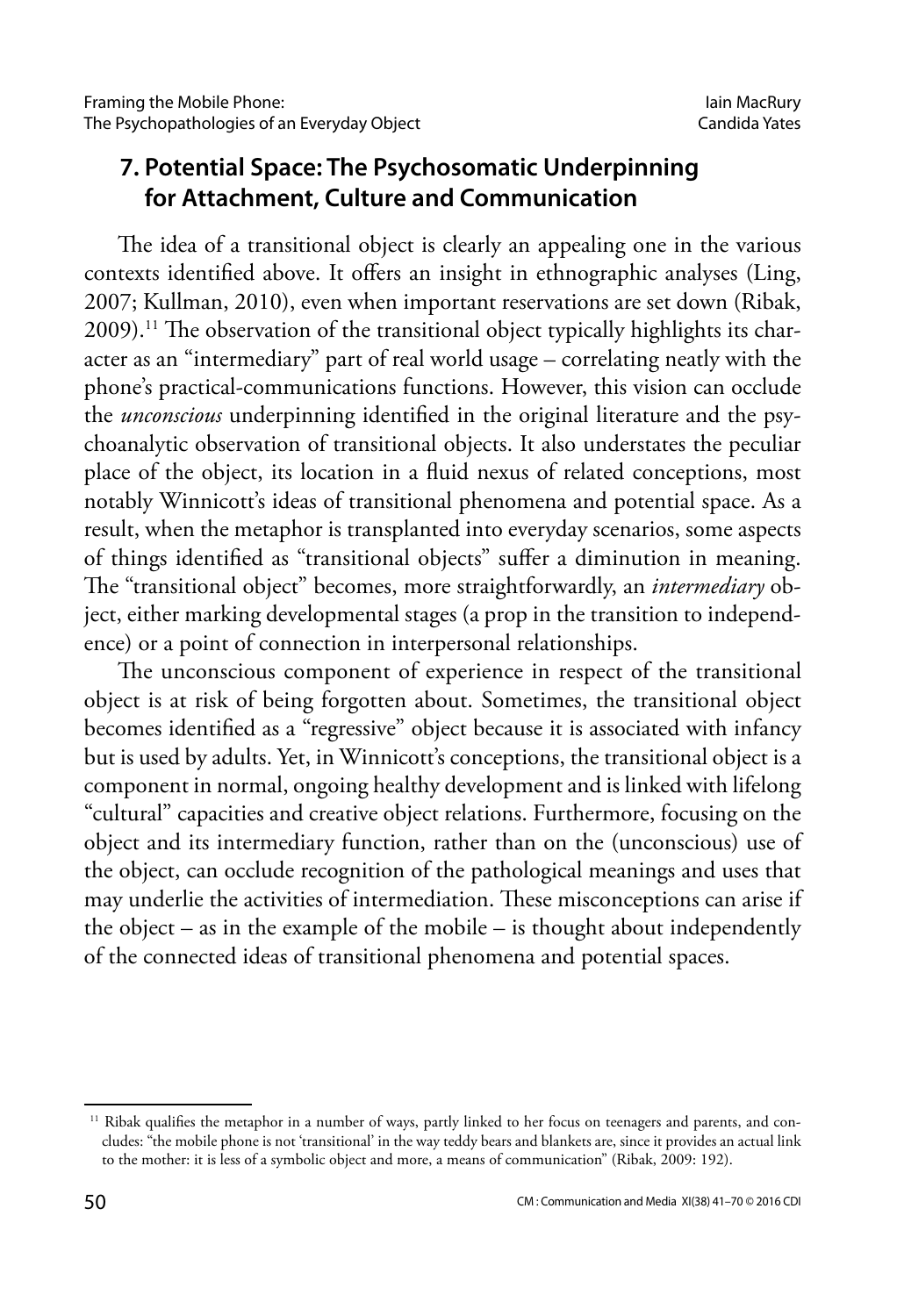## **8. From Transitional Object to Potential Space**

In the object relations view, the transitional object's intermediary role is linked to and embedded within an interplay of both external *and* inner spaces of the self – so here we propose an attentiveness to psychoanalytical uses of the term that seek to acknowledge more fully the unconscious aspects of (transitional) experience. Winnicott indicates what he means by this:

"Of every individual who has reached the stage of being a unit with a limiting membrane and an outside and an inside, it can be said that there is an inner reality to that individual, an inner world that can be rich or poor and can be at peace or in a state of war." (Winnicott, 1971: 2)

To think about "inner and outer experiences", and "me-not-me experiences," an "area" is invoked (as it were) between inner (First) and outer (Second) areas:

"the third part of the life of a human being, a part that we cannot ignore, is an intermediate area of experiencing, to which inner reality and external life both contribute. It is an area that is not challenged, because no claim is made on its behalf except that it shall exist as a resting-place for the individual engaged in the perpetual human task of keeping inner and outer reality separate yet interrelated." (Winnicott, 1971: 2)

He continues:

"I am concerned with the first possession", [i.e. the "transitional object" and, also and at the same time]*,* "with the intermediate *area* between the subjective and that which is objectively perceived." (1971: 3 italics added)

The term, "area" is important here, as it underlines that the transitional object (and its use) represent and enact an incidence of and within a "space". Winnicott talks about this idea of an existential "resting place" within "being" and of the idea of "potential space", thereby indicating something of the basicontological value of experience in and of this space. Psychoanalyst, Robert Rodman clarifies:

"Experiences in the area of potential space allow us to have periods of rest from the struggle to draw lines between ourselves and others. …There is a built-in strain in human life caused by the need to maintain a line that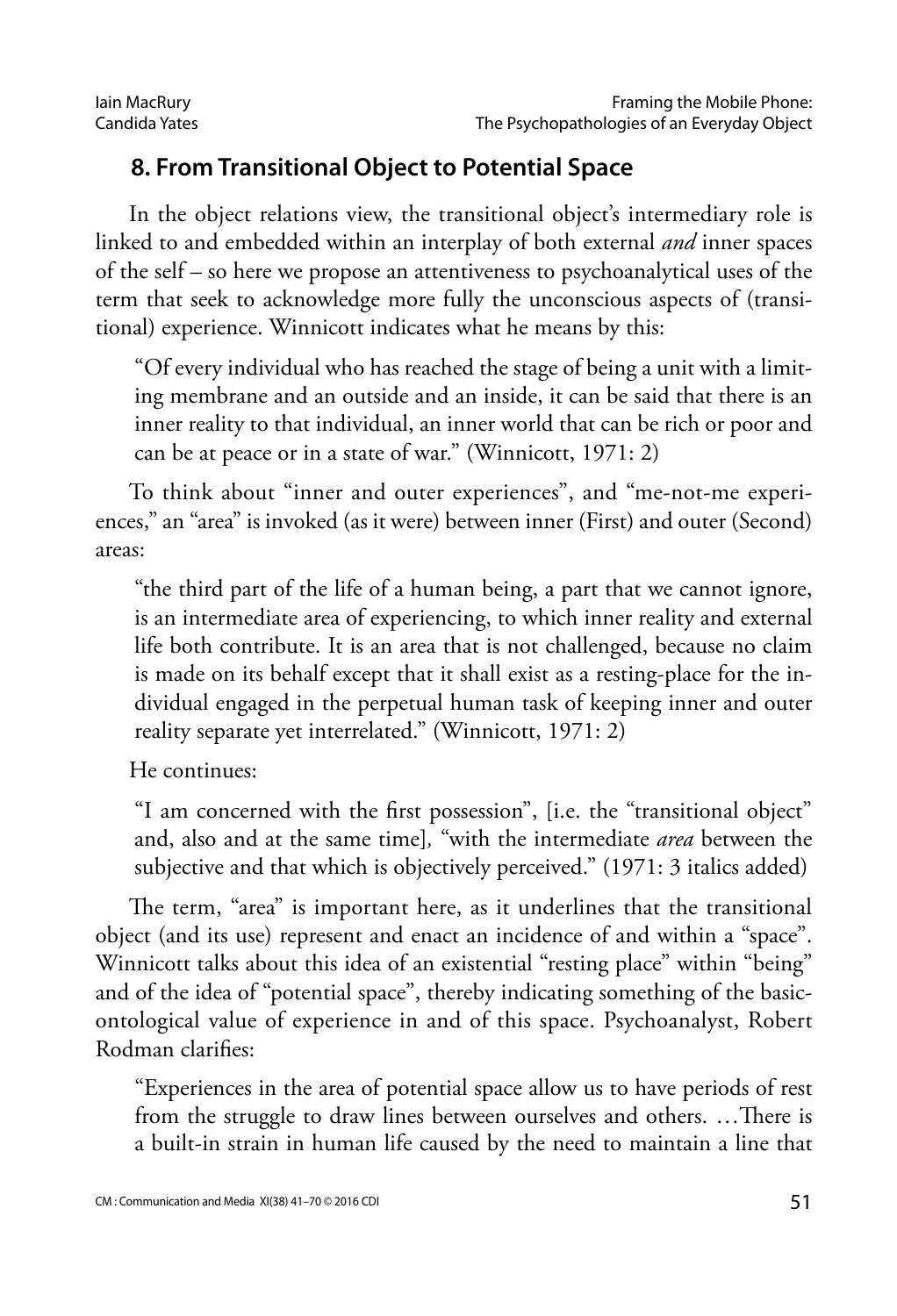defines us as separate from others. This line need not confuse and exhaust the baby in possession of a transitional object, and a mother who understands his or her need for a particular kind of comfort. The resting place thus given continues to play the same role in the successive stages of human development." (Rodman, in Winnicott, 2005: xiv)

We propose that the mobile's capacity to represent and to index this "resting place" and the disruptions entailed to it is a notable component in our ongoing experience of neoliberal subjectivities, cultures and social milieus and the negotiation of meanings in these contexts.

Winnicott underlines that the transitional object cannot be, exclusively, the focus within this conceptual framing. It has a part to play, one that in terms of the object itself, recedes into the past, but which includes and is included in a legacy of capacities and dispositions linked to "transitional phenomena" and "potential space". As the child develops,

"the transitional object loses meaning, and this is because the transitional phenomena have become diffused, have become spread out over the whole intermediate territory between 'inner psychic reality' and 'the external world as perceived by two persons in common', that is to say, over the whole cultural field." (Winnicott 1971: 5)

Highly abstract (and "hypothetical") as it is, "potential space" allows us to apprehend a somatic inter-and intra-subjective achievement linked to the earliest phases of development (Ogden, 1986: 131). Its place in infancy does not relegate "potential space" to "the past". Nor does its origin in neonatal development render its contribution to experience, infantile or regressive. Instead, "potential space" remains a generative pre-condition that continues in growth, going on framing present (adult and maturational) psychosocial capacities and experiences – creative and re-creative, "ordinary" (Winnicott, 1971) and "human" (Ogden, 1992).

Potential space is always-already preliminary to development, yet it is also necessary to any future generativity. Its formation engenders within the development of any individual, a pre-forming within the emerging relationship that occurs "between the baby and the object (mother or part of mother)" (Winnicott, 1971:107). What we grasp, in "potential space", is something of the dynamic conditionality imbricating the emergence of subjective experience; one whose (primitive) legacy continues into and throughout the future life of the subject.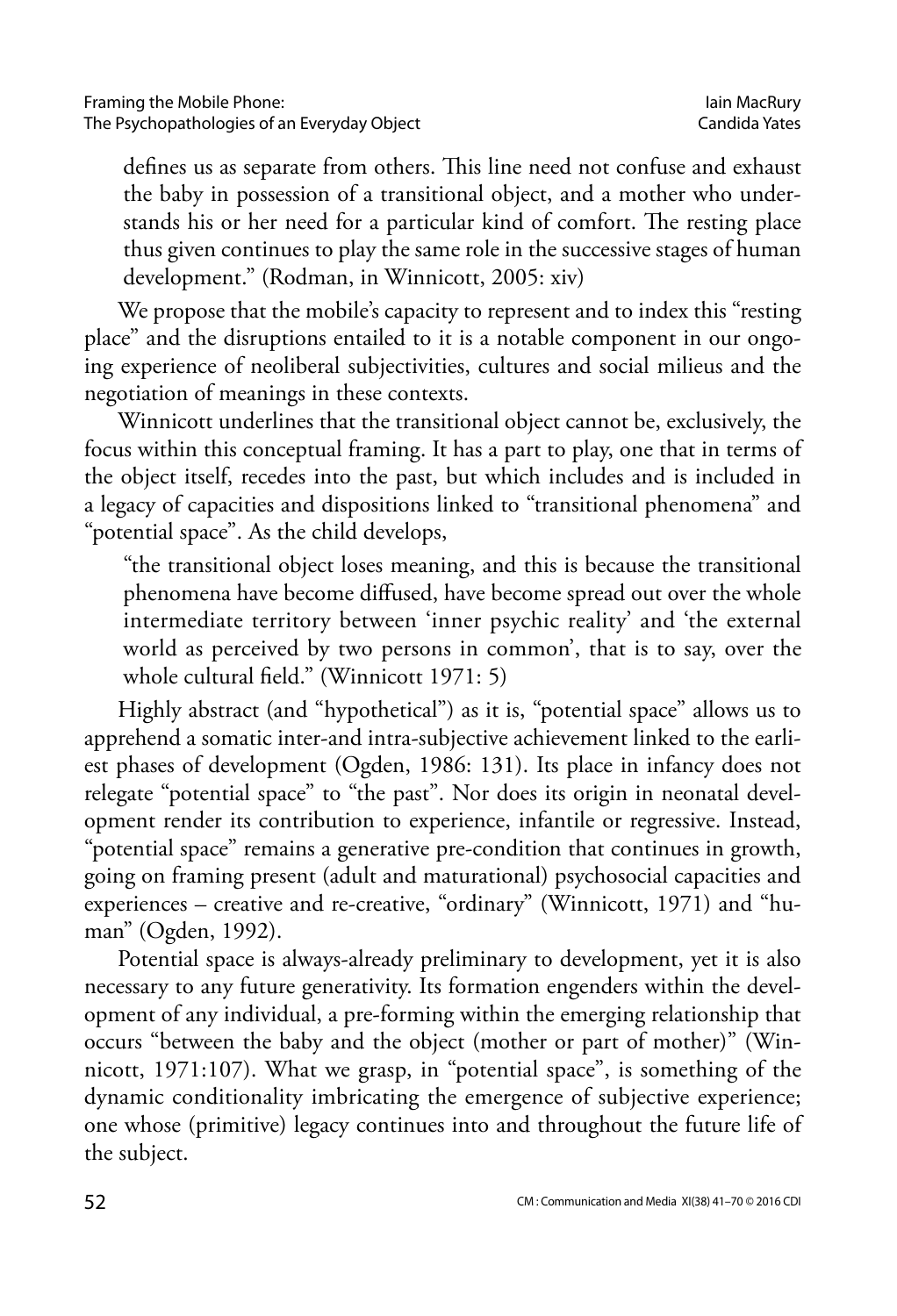#### Iain MacRury Candida Yates

It is both intermediation and the intimation of a frame for relationality. It opens up the *ground* against which any subjectivity that might become, must initially, be *figured* (out). This emergence is a core component of the experience of separation, the "phase of the repudiation of the object as not me, that is, at the end of being merged with the object" (Winnicott, 1971: 107). As such, "potential space" forms and informs the matrix-template through which experience (thoughts, feelings and symbols) become articulated (see Ogden, 1992). It is part of processes of detachment, setting the tone for future dialogic achievements: attachments and separations. It becomes, for Winnicott, the basis for our most valued capacities: playing, concentration, creativity, and "cultural" living (Winnicott, 1971: 95–110).

"Potential space" evokes an interstice and an interlude; peculiarly empty and full and linking being to becoming. As Winnicott puts it: "Potential space" is an "intermediate area of experiencing" (1971: 2) that lies between the inner world, "inner psychic reality" (1971: 5), and "actual or external reality" (1971: 41). This conception offers a grasp of a subtle unconscious dynamic, paradoxical connection-disconnection: "Potential space both joins and separates the infant (child, or adult) and the mother (object), it lies in the paradoxical moment where "continuity is giving place to contiguity" (Winnicott, 1971: 101).

Potential space can be understood, then, as a psychosomatic, unconscious underpinning for attachment, culture and communication – with, we suggest, the mobile functioning as a powerful enactor of, and vector for and within such capacities. This change of emphasis from primary attention upon the transitional object itself, places it within the nexus of unconscious experiencing facilitated as well as represented by the potential space. This shift of perspective also helps us to understand the discourse around mobile phones more fully. We propose that the prevalent conversation across a number of discursive areas about the mobile is not just to do with its characteristic similarity to the transitional object alone, but, instead is due to its taking a place in the cultural imagination that is unconsciously and practically evocative of the transitional object *and* potential space. As such, the mobile affords and can be understood as a means to reflect on, express and occasionally act out feelings and emotions linked to unconscious experience in these terms.

Put simply, the mobile phone becomes emblematic of and a useful way to think about our ongoing experience of connection and disconnection within the social world. As has been well documented, this social experience, which is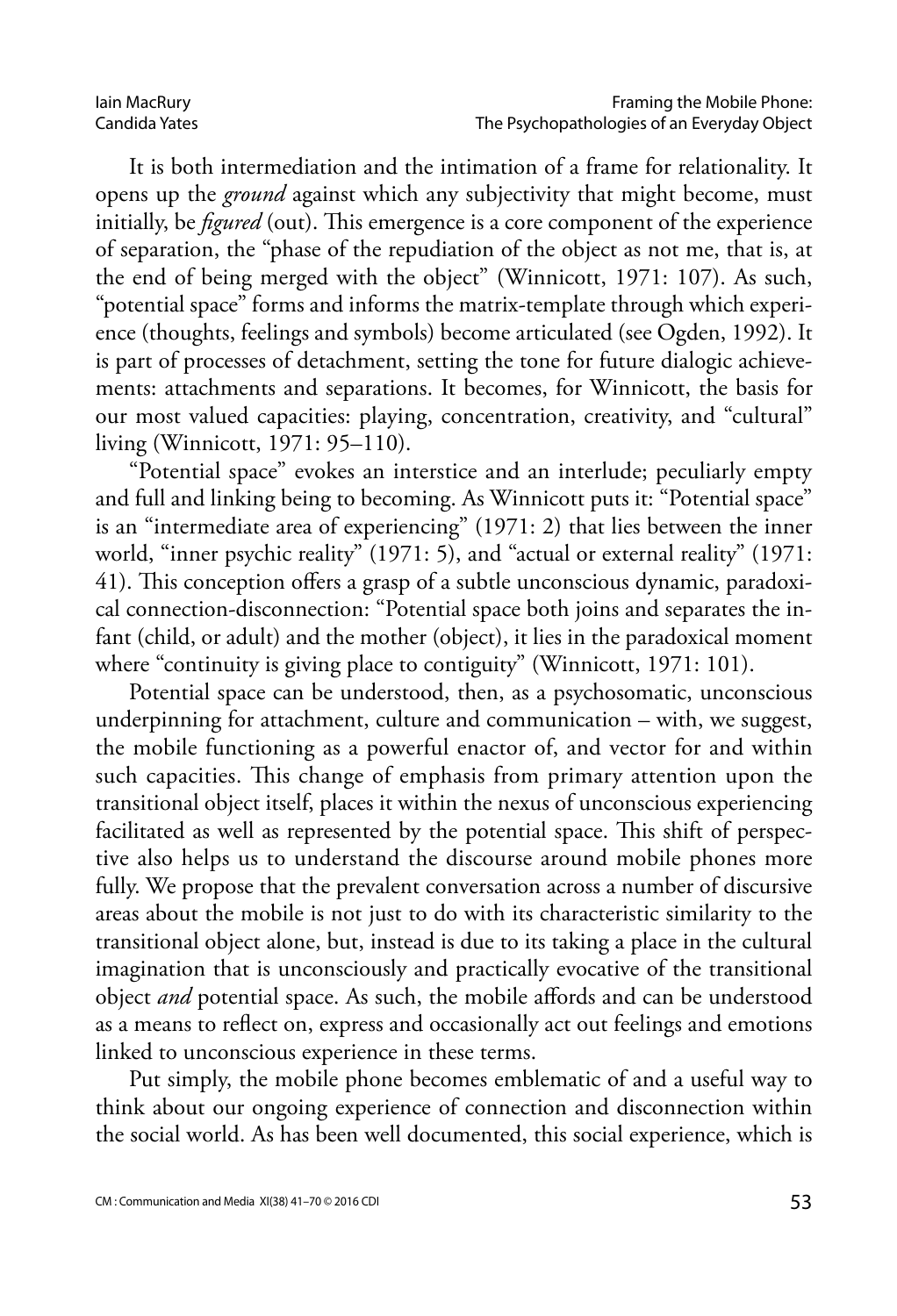characterised by risk (Beck, 1992) and the flux and change of liquid modernity (Bauman, 2007), also includes anxiety and anomie.

## **9. Pathologies of Potential Space**

Alongside what might be called the "healthy", "life-enhancing" uses of transitional objects and potential space, there is also a recognition of obverses: an inhibition or seduction connoting either the under or exaggerated use of the object (Winnicott, 1971: 15–25). The pathological use of transitional phenomena may be expressed in relation to the emergence or non-emergence of creative capacities, failures in separation and the various instabilities that also characterise this "space" (Kahr, 1996, 2016; Spelman & Thomson-Salo, 2014; Ogden, 1992). Winnicott (1971: 15–20) offers a valuable clinical vignette that helps to grasp the unconscious anxieties underpinning exaggerated or pathological use of a seeming-transitional object.

Following "a short clinical example of a boy's use of string",<sup>12</sup> Winnicott (1971: 16) describes a 7-year-old boy who played obsessively with string. He discerned deep-seated concerns linked to anxiety about separation and a depressed mother. Winnicott concludes:

"String can be looked upon as an extension of all other techniques of communication. String joins, just as it also helps in the wrapping up of objects and in the holding of unintegrated material. In this respect string has a symbolic meaning for everyone; an exaggeration of the use of string can easily belong to the beginnings of a sense of insecurity or the idea of a lack of communication. In this particular case it is possible to detect abnormality creeping into the boy's use of string, and it is important to find a way of stating the change which might lead to its use becoming perverted." (Winnicott, 1971: 19)

We might say the same about mobiles – they invite us to look at them and they seem to evoke a sense of (all) other techniques of communication. As such, and in the face of, say, exaggerated use, we might recognise some aspect of perversion creeping into the use of this object, too. Winnicott's intimation (above) of such "perversion" is, we propose, connected to cultural concerns about psychosocial experience. As we argue, the mobile affords a means to express existential and unconscious anxieties.

<sup>&</sup>lt;sup>12</sup> And here, we cannot but recall the old-fashioned telephone games played with cans and string.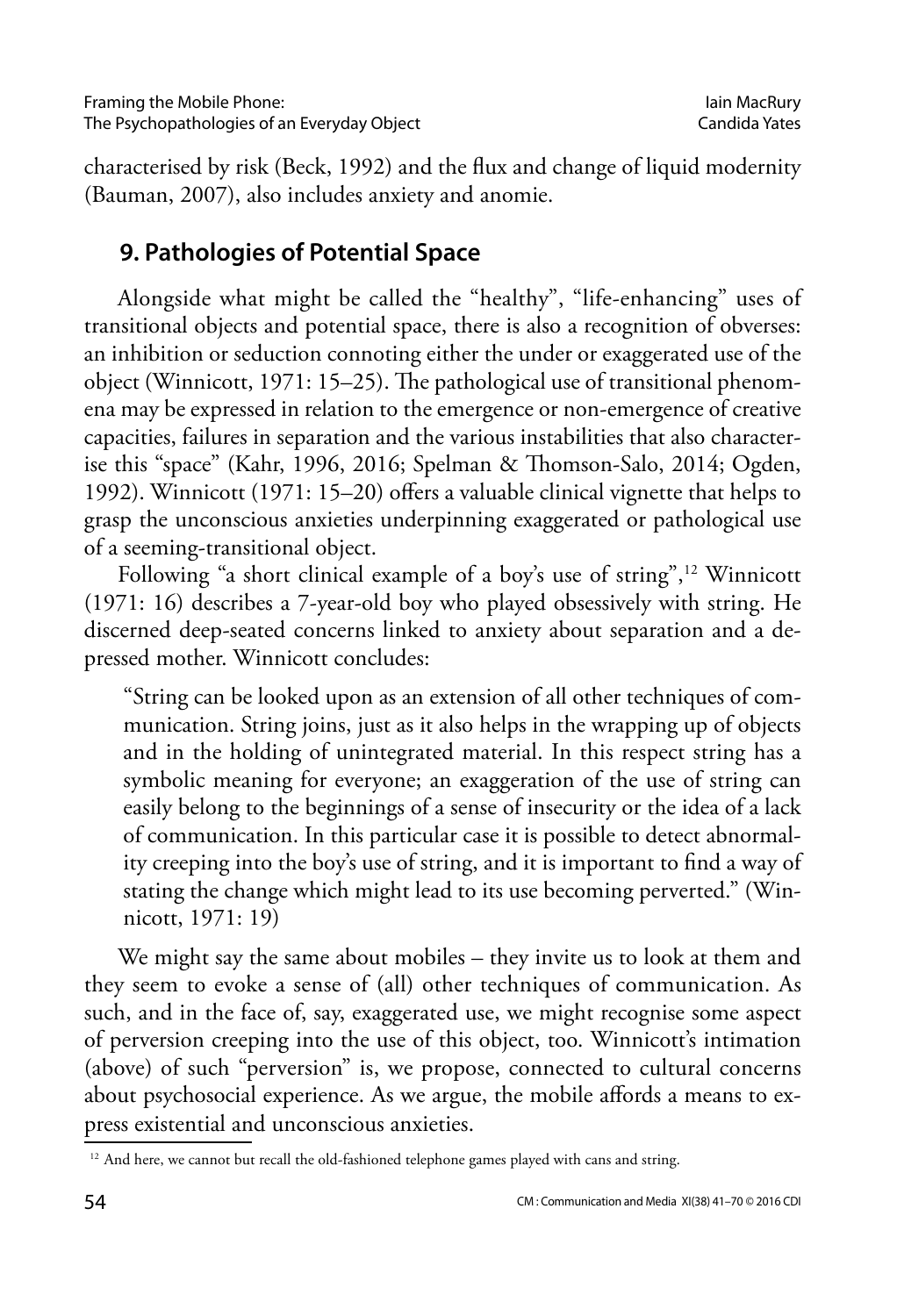## **10. Pathologies Examined and Exemplified**

Thomas Ogden has outlined ways of thinking about specific "pathologies of potential space" (Ogden, 1992). Healthy potential space can be fragile. It can even "collapse". Ogden's (1992) contribution is useful, then, in articulating something of the vicissitudes of such "collapses" and seeking to specify the characteristic dynamics of such pathologies. Ogden (1992) carefully articulates the ways that potential space can fail to fully sustain dialogical capacities for (object) relating between inner and outer experience. He describes the various disruptions in potential space, seeking to clarify Winnicott's account of potential space, and to examine patients' difficulties, while at the same time providing a useful proto-typology of disruptions in the formation and experience of transitional objects and potential spaces. This can be represented in a diagram (Fig 1.0), although, necessarily, any such representation simplifies the experiences being explored.

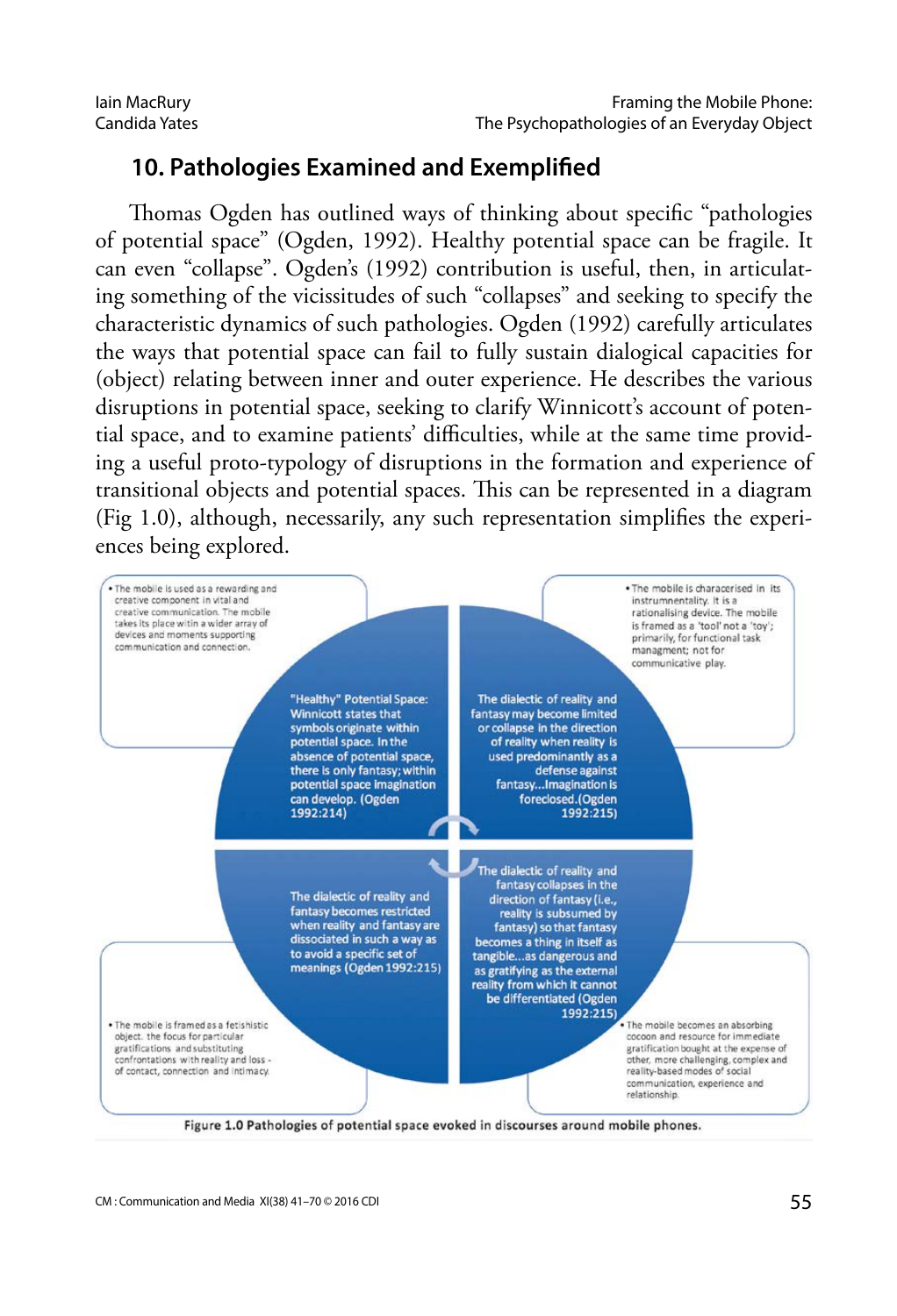We suggest that the mobile, and critical reflection upon its meaning and use can be framed within the terms of these characteristic pathologies, which we will present and discuss in detail below.

#### 10. 1. Disturbance: Collapse into Fantasy

Ogden's first "disturbance" is set out as follows: "The dialectic of reality and fantasy collapses in the direction of fantasy (i.e. reality is subsumed by fantasy) so that fantasy becomes a thing in itself" (Ogden, 1992: 229).

By way of illustrating this disturbance in relation to the mobile, we might think of the use of the phone as a kind of cocoon, as identified by Mizuko Ito et al. (2009).

"Cocoons are micro-places built through private, individually controlled infrastructures, temporarily appropriating public space for personal use. [...] These cocoons also have specific temporal features, functioning as mechanisms for 'filling' or 'killing' in-between time when people are inhabiting or moving through places within where they are not interested in fully engaging." (Ito et al., in Ling, 2009: 74)

This idea of the phone affording a fantasy "cocoon" or fantasy bubble is a frequent feature within discourses around mobility – the mobile virtual bubble 'becoming' the "real" world and amplifying solipsistic involvements. In contrast to engagements with other materialities, the mobile, because of its intimate proximity and animate character, can be experienced in a more seamless fashion as being, in some sense, part of the self. It can be viewed as facilitating the creative entanglement of subject and object and of inner and outer worlds. And yet, this merging with the object is sometimes viewed negatively as creating or amplifying a privatised, self-obsessed mode of existence (Music, 2014; Abraham, Pocheptsova & Ferraro, 2012). This seems to be affirmed by Konrath, O'Brien, and Hsing (2016), who note that declines in college students' empathy coincided with the rise of social media and mobile phone usage.

The above accounts propose a form of "digital narcissism" (Bainbridge & Yates, 2014) and affirm Sherry Turkle's (2011a) well known suggestion that in a digital age, we are all "alone together". The superficial and narcissistic dimensions of one's relationship to the mobile phone in this context is anticipated in Frederic Jameson's (1991) work, which highlights superficial and "depthless" aspects of postmodern culture, a critique, which as we discuss below, remains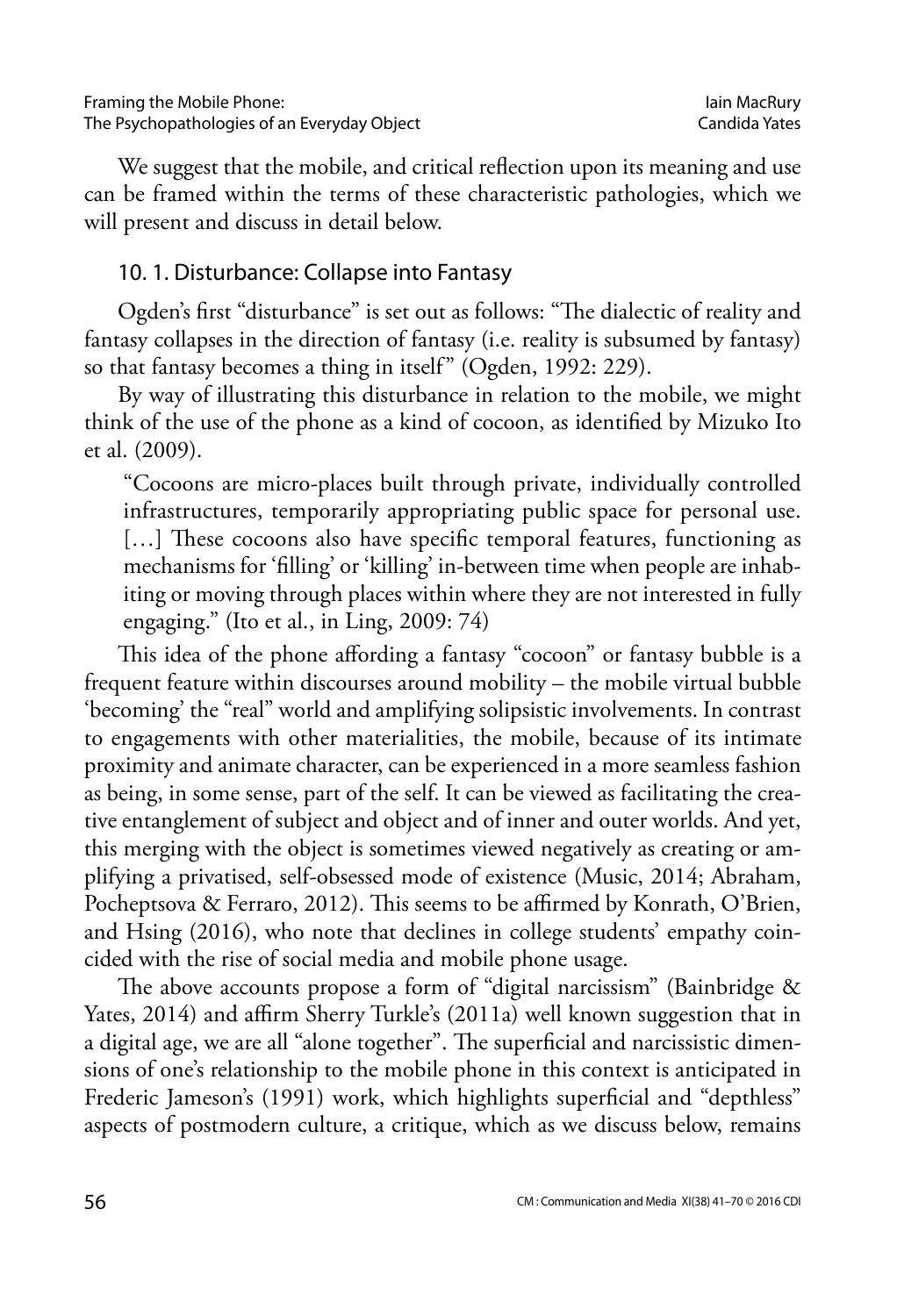influential within cultural studies' approaches to the mobile phone and digital culture more widely.

#### 10. 2. Disturbance: Collapse into Reality

Ogden's second disturbance is characterised in these terms: "The dialectic of reality and fantasy may become limited or collapse in the direction of reality when reality is used predominantly as a defense against fantasy… Imagination is foreclosed" (Ogden, 1992: 229).

This disturbance finds its actualization in relation to the mobile in scenarios when its use becomes radically instrumental. Thinking about and experiencing the array of communicative possibilities afforded by the mobile is then supplanted by a restricted and restricting sense of its rational functionality. There is a closing down or an inhibition in the use of some mobile potentials. Here, we may think, also, of the self-critique, or censorships, that become attached to some forms of mobile use, those that restrict the desire to explore new spaces or "dangerous'" uses – and are defended against by an appeal to "real" communications or environments. The phone is apprehended primarily as a functional thing in itself rather than a means of connection and human communication or intimacy. The mobile phone becomes (in imagination or reflecting real arrangements in some cases) overwhelmingly a "work" object rather than a space for "playful" engagement. Anxieties about mixing work and leisure-play related usage can become exaggerated. Owning dual or multiple mobiles is a means to manage such anxiety, with some practical developments designed to institute a formal division between the playful-expansive as opposed to the work-a-dayinstrumental aspects of the phone (Metz, 2015). Such anxieties are sometimes expressed in terms of phone security (Abrahams, 2014).

We might also think here of non-use – as in the distrust of phones and apprehensions about "going mobile" in respect of intimate aspects of life (Davidson, 2013). For some, mobiles stand simply as practical objects, transactional in use, and thought about, primarily in the frames of data plans and call charges. But the mobile is placed within boundaries set, to a degree, against intimacy and with suspicions about the quality or authenticity of mobile intersubjective life. In extreme instances, the mobile becomes implicated in a feeling of "switching off" and, in psychosocial terms, becomes the objective correlative of a sense of disconnection.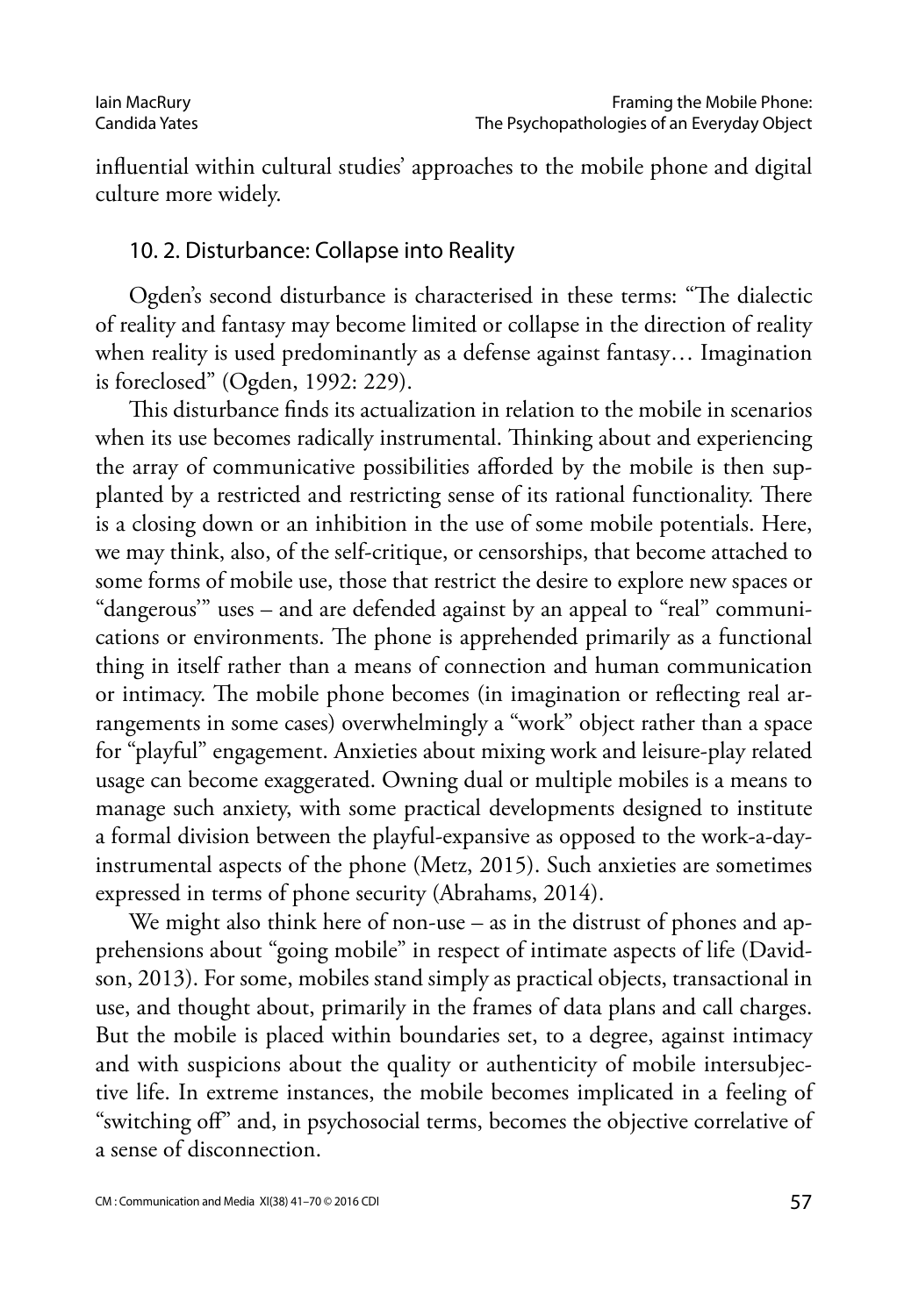#### 10. 3. Disturbance: Avoiding Specific Meanings

A third disturbance in the dynamics of potential space is described by Ogden as follows: "The dialectic of reality and fantasy becomes restricted when reality and fantasy are disassociated in such a way as to avoid a specific set of meanings, e.g., the 'splitting of the ego' in fetishism" (Ogden, 1992: 230).

Again, mobiles, and talk about mobiles, can remind us of such patterns, for instance in the recognition and misrecognition of intimacy, within which the mobile can become implicated. Jukka Jouhki (2009) notes the blend of psychological and somatic attachment and its fetishistic character, highlighting the 'haptic' aspects of mobile experience. If we continue to further analyse the haptic quality of the bond, the device could be viewed as a modern day magical fetish. The mobile in all its rewarding tactility and controlled aesthetic frames becomes the place where excitation and apprehension (erotic and intimate) can be experienced and shared (e.g. via sexting and photography (Drouin & Landgraff, 2012)) at the expense of other connections and channels. The risk evoked is that some degree of the experience of real, intimate, messy and risky human relating is foreclosed in favour of a fixation privileging the mobile screen.

In a more technical form of fetishism that echoes Menzies-Lyth's (1988) work on social defences against anxiety, research on medics' use of mobiles indicates the powerful-extensional role the mobile can play, becoming a repository for medical knowledge and, as an extension of medical training, a support for medical decision-making. It is even a convenient instrument for medical testing. In the same way that the stethoscope has traditionally been both an extension of the doctor's ear and a symbol of the doctor's knowledge (of data gathering and interpretation), the mobile phone represents a far more potent extension of the physician's senses and learning. It becomes a new interface with the world under investigation at the same time as it helps to establish a relationship with the dynamic storehouse of medical knowledge and protocol. The risk is that the mobile interface dehumanises the matrix of care afforded by the doctor, rather than enhancing it.

What connects these evaluations of the mobile as pathological is that they propose and seek to help clarify a variety of forms of disturbed psychosocial attachment. Ogden (1992: 224–232) draws on Hannah Segal's (1957/1990) notion of "Symbolic Equation", which implies the negation of "thirdness" and a capacity to experience psychological complexity that such pathologies of po-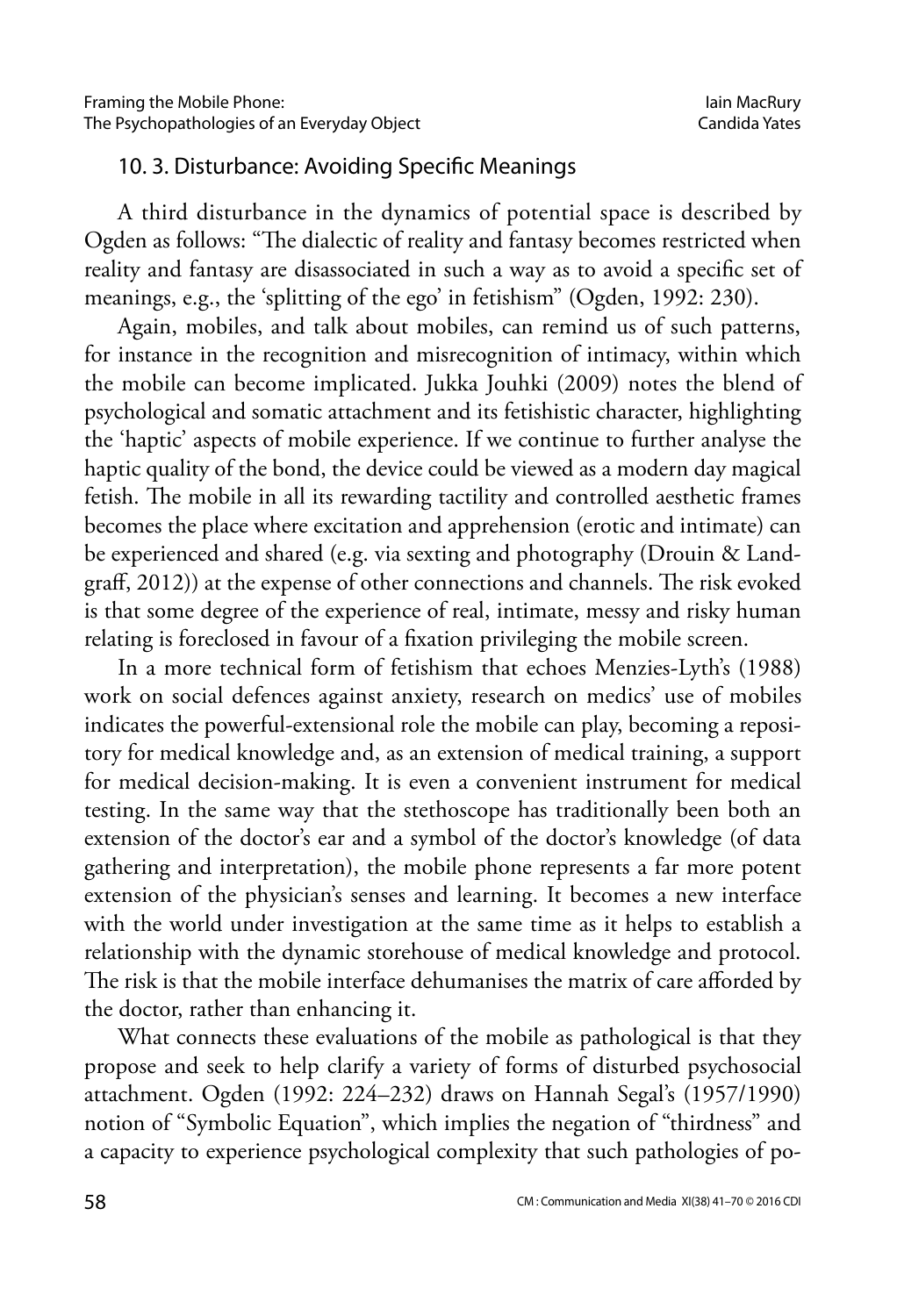tential space entail.<sup>13</sup> In commentary and casual reflection the mobile serves as a powerful metaphor and metonym for thinking about wider and more deepseated anxieties derived from emergent, complex and disruptive socialities. However, in some instances the metaphor or metonym becomes overpowering – and the mobile is not held in mind but demonised as a cultural 'bad object'.

"With limited capacity to distinguish symbol and symbolized, that which is perceived is unmediated by subjectivity (a sense of oneself as creator of meanings). The upshot is that perceptions carry with them an impersonal imperative for action and must be gotten rid of, clung to, concealed, hidden from, put into someone else, worshipped, shattered, etc. What the person cannot do is understand." (Ogden 1992: 217)

Cultural reflections on the mobile certainly include and open up insightful analysis. These analyses are energised to varying degrees by more primitive anxiousness. Such reflections reframe the mobile, as we seek to understand its complex materiality and significance and re-produce it as an object, variously, for "worship", "clinging", "rejection" and "concealment".

### **11. Discussion: Mobile Objects in Culture**

From an object relations perspective, many of the negative readings of the mobile phone's cultural effects that we have presented, evoke a state of mind that is unable to mourn and think about the losses of late modernity associated with the rapid transformations that have accompanied the evolution of new technologies and the greater mobility and also instability that such technological change represents. It is easy to see the mobile at the vanguard of such changes and it is not surprising, therefore, that it becomes framed as both a catalyst and cause of increasing disturbance.

The unthinking repetitive use of the mobile, which is often referred to as an "addiction" in popular discourse and which is echoed in the pathologies of attachment discussed above, is also alluded to in Cultural Studies literature about the mobile, although it is not referred to explicitly in psychoanalytic terms. And

<sup>&</sup>lt;sup>13</sup> Segal (1990) distinguishes between "symbol formation proper" and "symbolic equation", noting the distinction between relations to symbols as supporting interpretive meaning-making (i.e. understanding that this symbol might stand for that referent in this context), versus an experience of symbolism that concretely equates the symbol with the thing it seems to stand for, i.e. this symbol *is* the thing referred to. For instance, one might reasonably say my mobile is a representation of my friendships, but, in a (mad) panic, feel, when a phone is lost, that we have (actually) lost all our friends.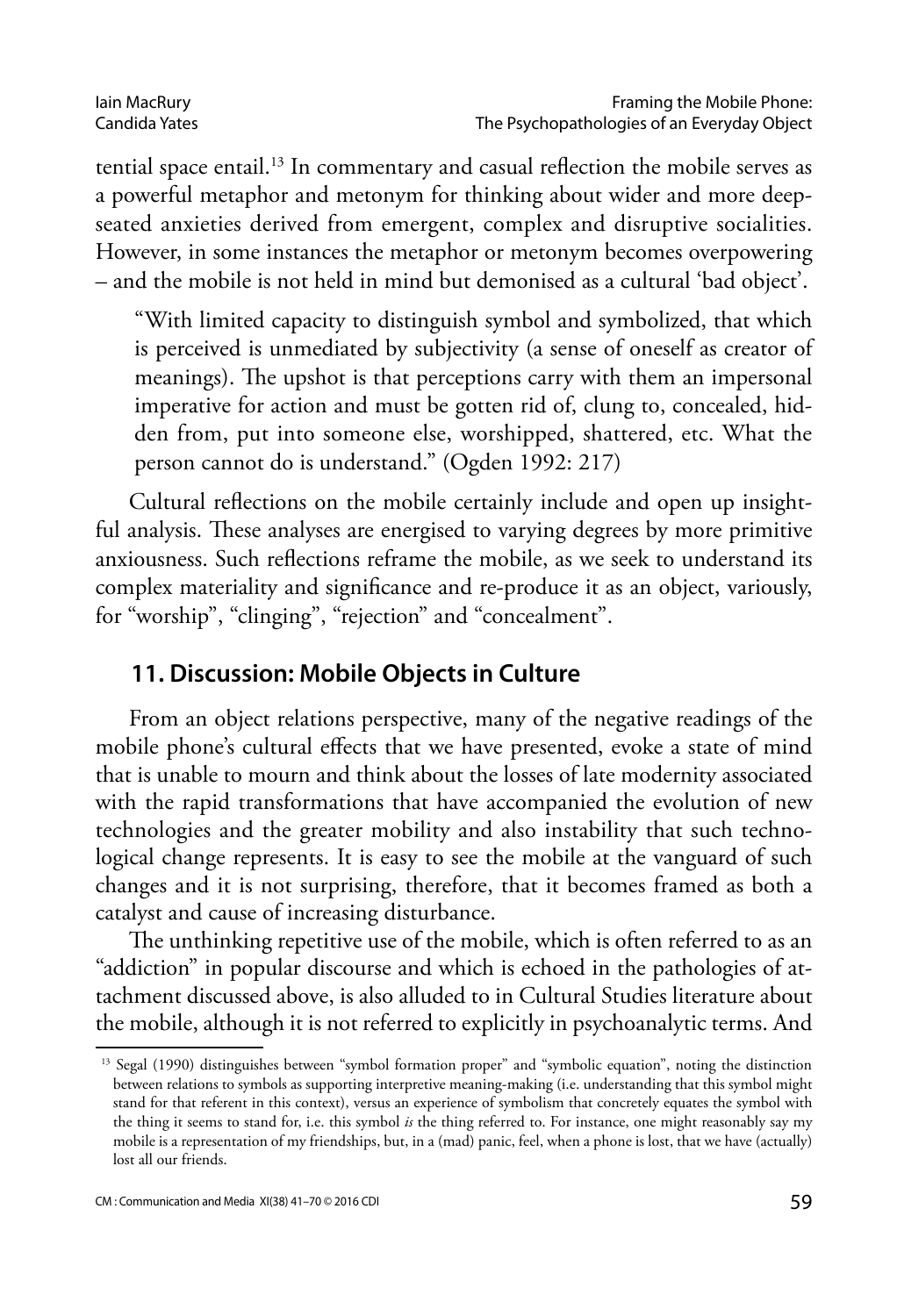yet, descriptions of the obsessional attraction and repeated use of the mobile by some cultural studies commentators seem to describe an unmediated need rather than an active desire for the object. For example, Mark Fisher describes the "demands of the digital" and links the mobile phone's appeal to the hedonistic world of internet pornography and Viagra as the related modern drug of choice, because "they dispense with seduction and aim directly at pleasure" (2009: 178). 14 Citing Fredric Jameson's (1991) critique of postmodernism as characterised by a vacuous recycling of the past, Fisher says that the communicational intrusions of 21st century digital media and the smart technology of mobile phones demand that we "remain in constant touch" (Agar, 2004). Fisher looks back at the Walkman, which was once used as an object of escape and he contrasts it with the all-consuming digitally induced instant pleasures of the mobile. Fisher says that we experience a "digital realm", representing a "superficial ….newness" (2009: 229). At the same time, we use the phone as a way to forget that we are stuck within a temporary zone in which culture recycles the past, always engaged but never connected.

Cultural Studies privileges an account of contemporary digital culture that cannot process the past and move on. Instead, it perpetuates a culture of pastiche and a *faux* mode of "nostalgia", as Jameson (1991) once said, and the current newest digital technology becomes a way of "refurbishing the old" (Fisher, 2014: 13). Here, it is argued that the digital realm of the mobile and our relationship to it articulates a mode of pathology that manifests a sense of repetition and alienation. In contrast to the relational possibilities of smart phone technology, the mobile is viewed here negatively as a symptom of neoliberalism, which as a cultural formation is also bound up with the end of history as a potential space for meaningful change. The repetitive use of the mobile echoes the stuckness of that wider cultural system and its use becomes a way to shore up a self that cannot mourn or let go of the past. The pathologies of potential space in this context are thus related to fetishism, obsession and a wish to revisit a version of the past that functions as a means to ward off that which cannot be let go or symbolised.

<sup>&</sup>lt;sup>14</sup> We learnt of the sad news of Mark Fisher's recent death after this article had gone to press, The authors wish to acknowledge the valuable thought-provoking contributions of Mark Fisher to the field of Cultural Studies and to the analysis of shifting technological and cultural formations. His insights into the social and political costs of cultural disruption have influenced and inspired many important interventions in the study of the contemporary moment – not least in relation to understanding the mobile phone.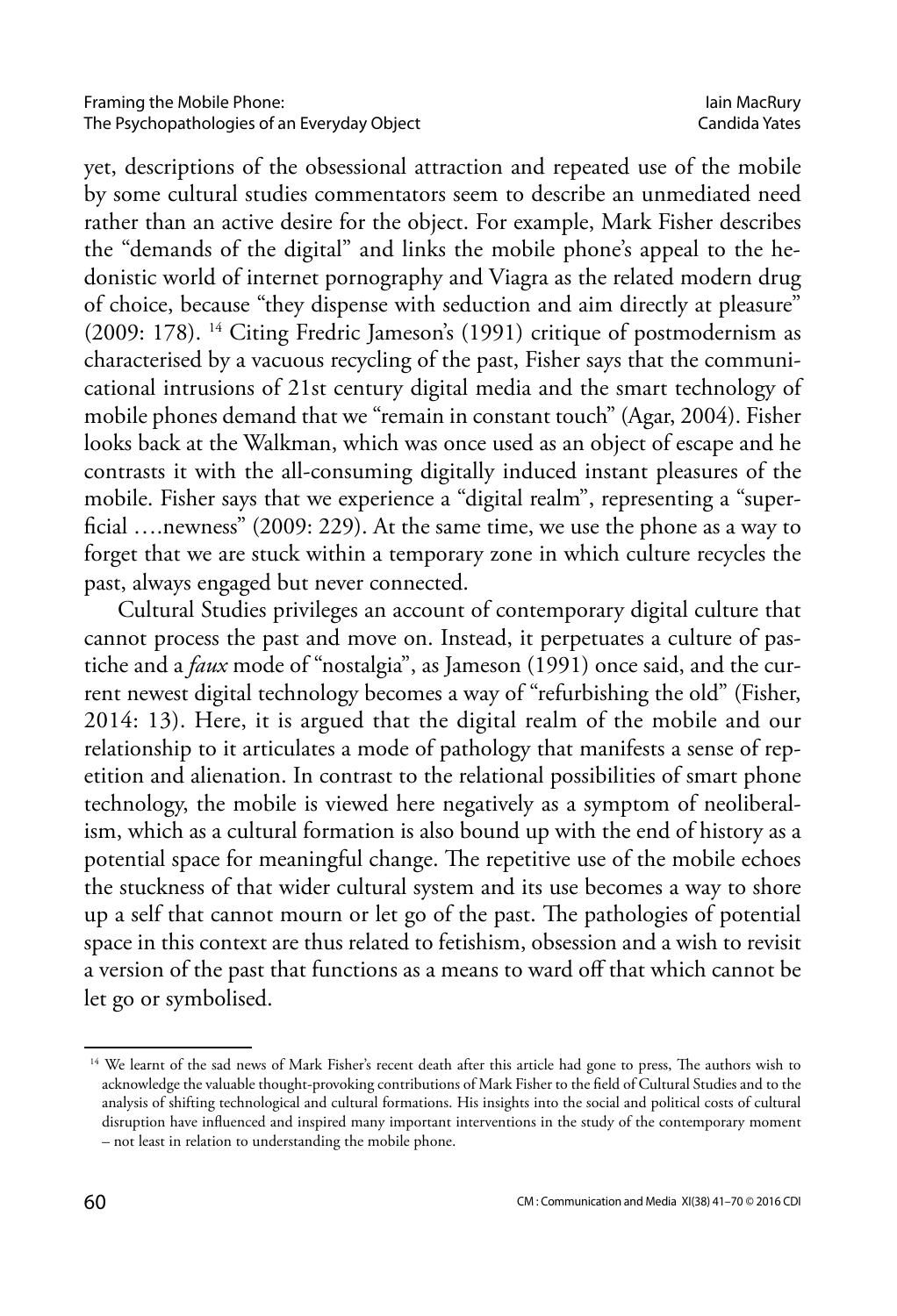#### **12. Finding New Spaces for Intimacy and Connection**

There is a recurrent tendency in the analyses of mobile culture to articulate concerns in which the mobile becomes an indexical symbol of deeper anxieties about the experience of disconnection and loss within the late modern world. Such an account is a legitimate response to the mobile phone in a neoliberal age where the practices and values of instrumentalism disembed and redistribute affective and intimate relationships in both space and time and where the mobile seems to offer an insufficient substitute for other intimacies that have been lost or re-routed. Nevertheless, such a response risks overstating the negative impact of mobile technology in the contemporary era. The tantalising qualities of the mobile evoke desires for meaningful connection as represented in those discursive domains where more optimistic accounts of the mobile connote a more complex, multi-layered relationship between self, object and the outside world. In such contexts, it seems that the mobile enables an experience of intimacy to emerge that escapes the narcissistic impulse for mastery that is often said to shape communication today (Turkle, 2011). Instead, the new modes of intimacy that are implied here sit well with Winnicott's (1971) relational paradigm of transitional phenomena, which emphasises the process of meaningful and life-enhancing interaction with an/other. Ogden's theoretical assumptions regarding the dialectics of potential space can be applied in this context insofar that the mobile functions as a bridge between Ogden's notion of "the interpreting subject" and the M/other in which the triangular dynamics of symbolisation operate and occur (1992: 213).

This relational model of communication taps into an alternative notion of the mobile subject where the negotiation of time and space are said to play a key role in reflexive subjectivity and in forming relationships with others (Tachi, Kitner & Crawford, 2012). From this perspective, the experience of the mobile opens up new spaces for creativity and the extension of the self, in which the old boundaries of time, space and otherness can be transcended in order to create new intimacies and discover new ways of relating with one another across media platforms. This more nuanced account of subjectivity and communication is, in part, analogous to Ogden's developmental schema of the child's "transformation of unity into thirdness" (Ogden, 1992: 216) whereby the child moves from a state of being merged with the mother into one of separation, when the experience of thirdness emerges. Yet, as Ogden says, the experience of separa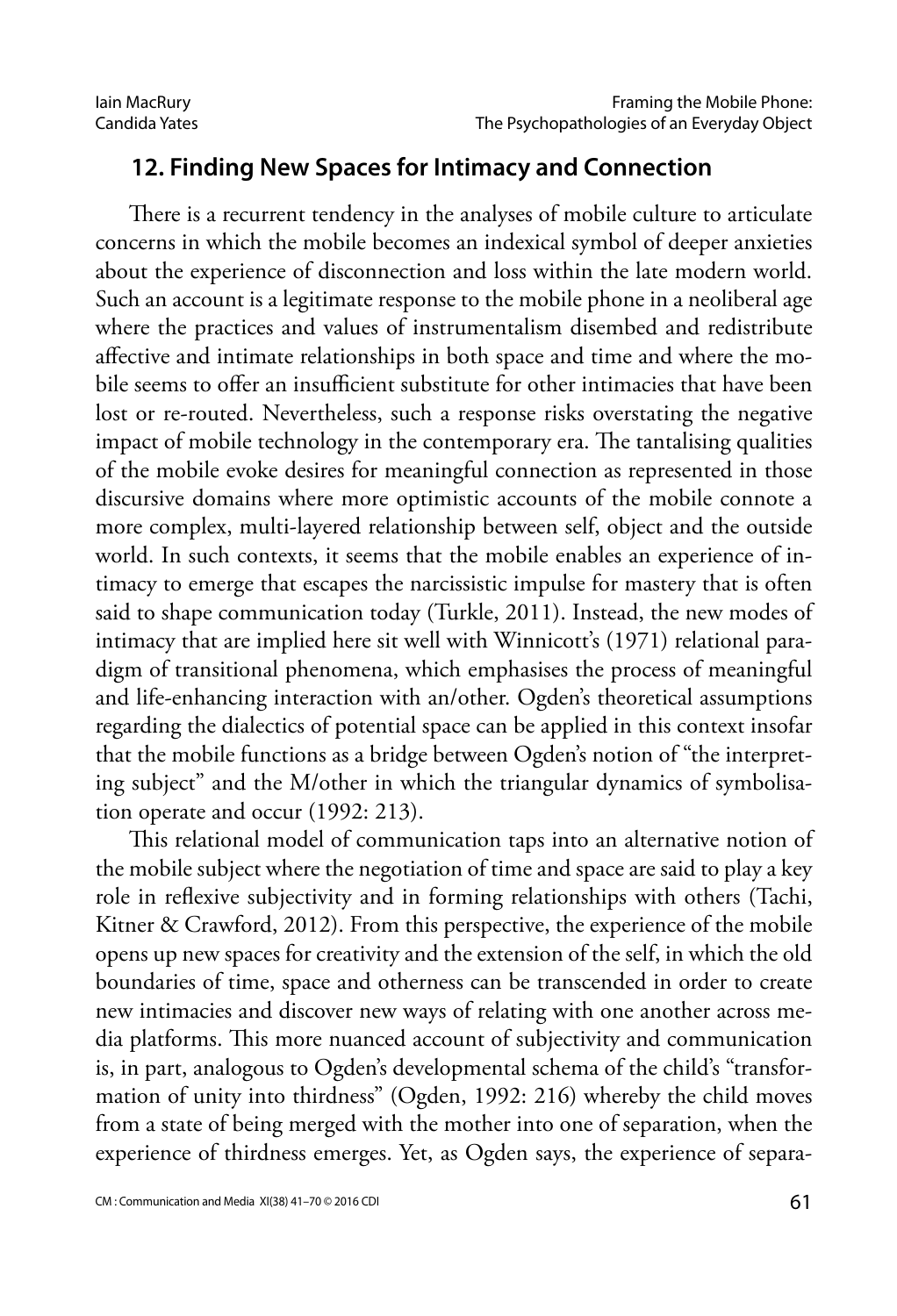tion is not a fixed state but rather an on-going, dialectic process, in which the child (and later the adult) never separates completely from the first object but instead reworks that relationship in different contexts.

The temporal and spatial aspects of using the mobile in a fast-moving globalised world thus allow the development of new conceptions of the reflexive, "mobile self" (Elliott & Urry, 2010). From this perspective, the mobile phone functions as a portable extension of that self, shaped by a "technological unconscious" that enables the subject to negotiate "the productive possibilities" of an international "networked world" (Elliott & Urry, 2010). In this scenario, the "productive possibilities" of a networked environment can be seen as analogous to Winnicott and Ogden's model of the facilitating good mother. Here, one can argue that when internalising the possibilities that she (the mother) represents, the interpreting subject (the user of the mobile) moves in a fluid fashion between oedipal and pre-oedipal modes of being, thereby challenging the duality that has hitherto sustained a split gendered mode of relating to the world. The mobile can thus been seen as both contributing to and functioning within a nexus of psychosocial and technological relations that unsettle older, vertical structures of selfhood and communication and instead enable horizontal modes of relating where the dialectic of potential space can operate.

#### **13. Conclusion**

Throughout this article, we have argued that Winnicott's theories of transitional phenomena take on new meaning in a networked society where the experience of mediatisation and the fluid processes of communication that stem from it become bound up with the relational dynamics of everyday life. The mobile stands as a useful figuration of the "transitional object"  $-$  a specific instantiation of the idea of transitional phenomena. Winnicott's writings bring to life the significance of play for the early development of subjectivity and also for the capacity to play with objects and ideas in later life. The deformations and difficulties associated with transitional objects and potential spaces allow us to extend the analogy with mobiles to incorporate an understanding of the vicissitudes of mobile cultures, which include: addictions, anxieties about surveillance, cultural distraction, and the seductions and dangers of the "exposure" of self through the use of the mobile-as-subjective-object. Taking an object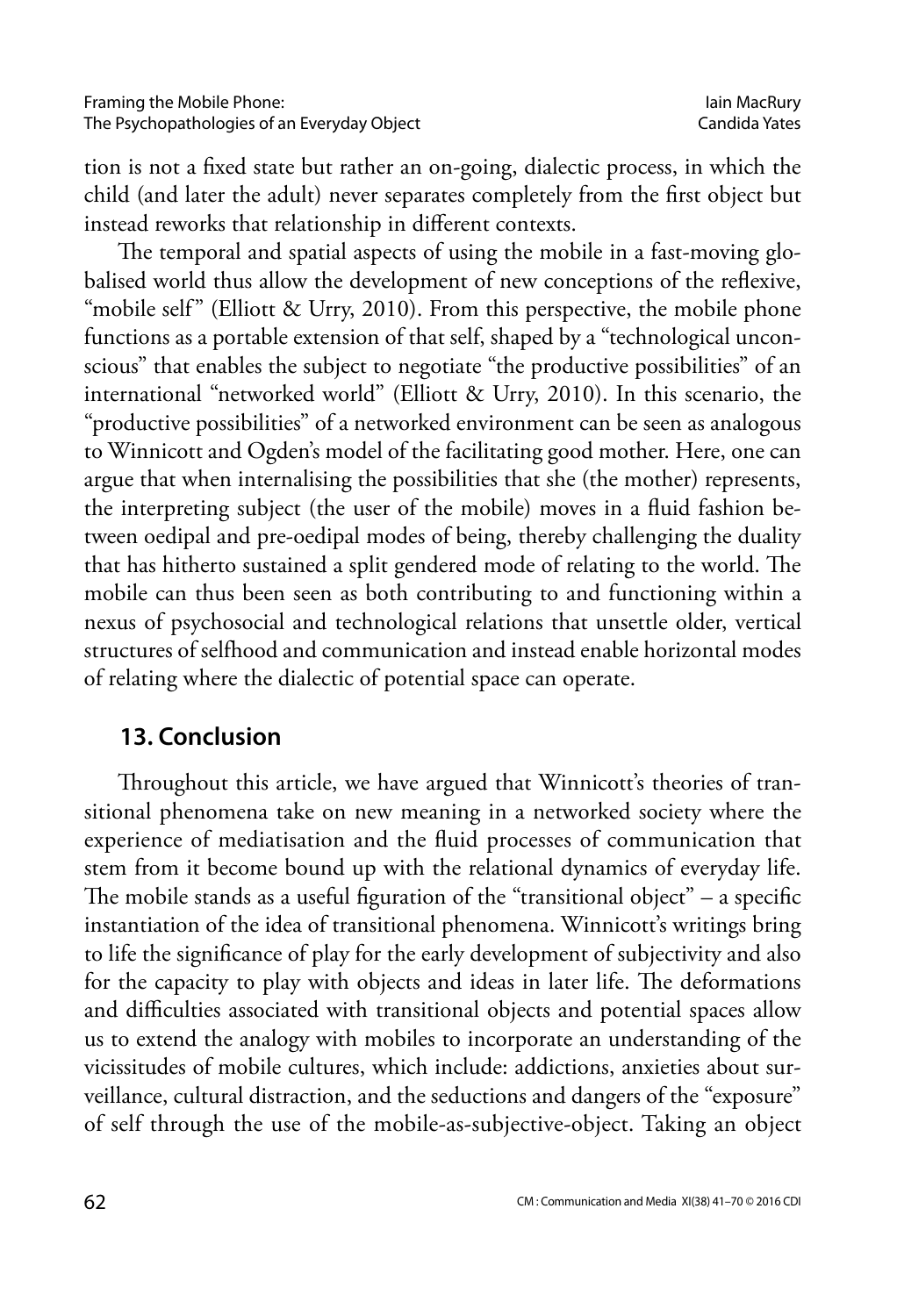relations perspective allows us to draw on such ideas in order to unpack the relational dynamics of the mobile phone and its uses.

Our relationship to external objects such as the mobile is always psychological, always psychosocial (Bainbridge & Yates, 2012, 2014). In other words, our relationship to the mobile is shaped continually by the experience of potential space and of coming into being and the processes of imagination, fantasy, emotion and identification. As an object of both pleasure and frustration, the symbolism of the mobile phone is significant because it is evocative of a deeply held wish for meaningful connection within the precarious setting of the late modern world.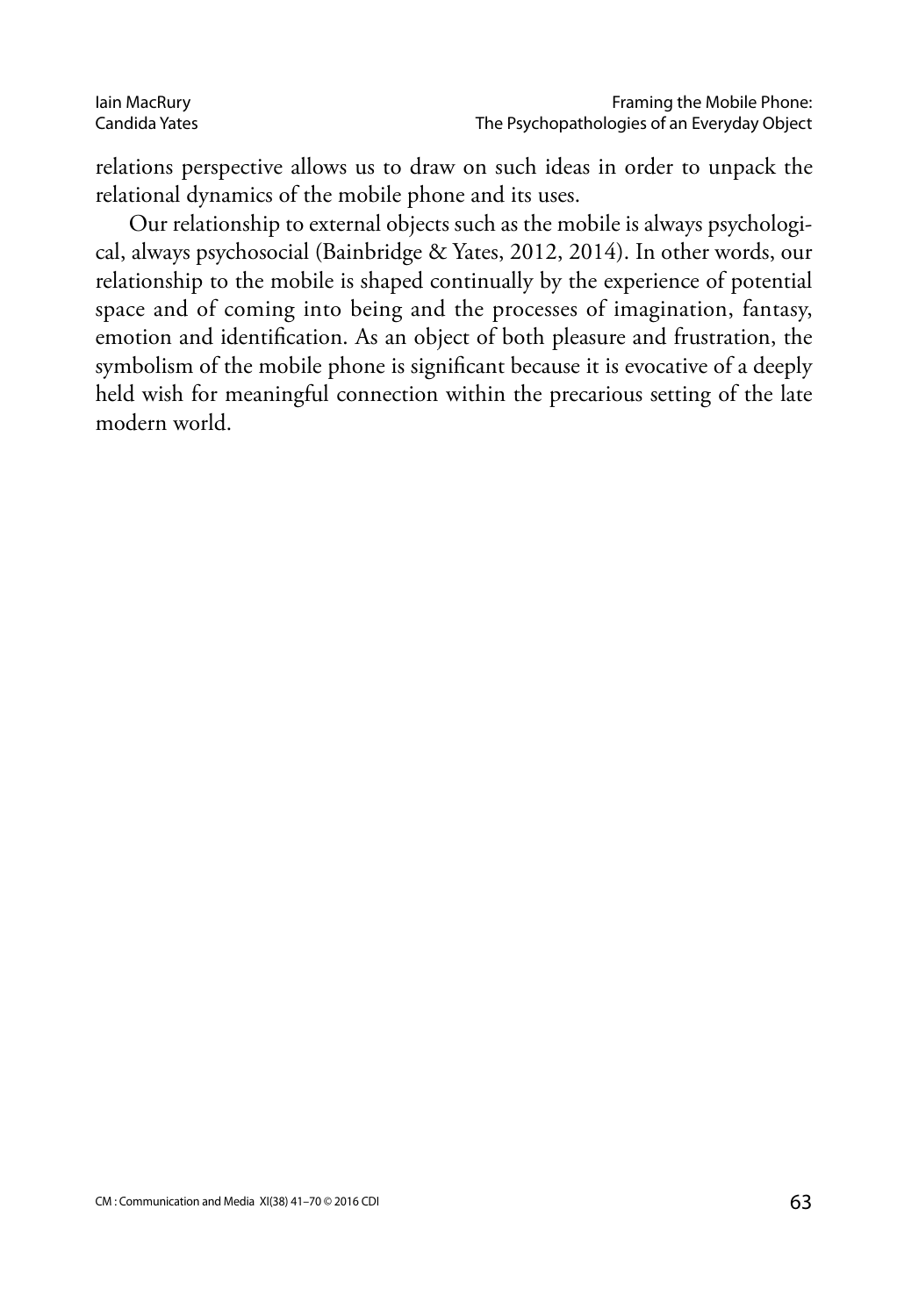### **References**

- Abraham, A. T., Pocheptsova, A. & Ferraro, R. (2012). The Effect of Mobile Phone Use on Prosocial Behavior. Unpublished manuscript, University of Maryland.
- Abrahams, R. (2014). The Two-phone Solution Doubles the Pain, Not the Pleasure. *Huffington Post*, 3 April 2014. Accessed 30. 09. 2016. URL: http://www.huffingtonpost.com/rebecca-abrahams/the-two-phone-solution-do\_b\_5085527.html.
- Agar, J. (2004). *Constant Touch: A Global History of the Mobile Phone*. Cambridge: Icon Books.
- Alleyne, R. (2012). Mobile Phone Addiction Ruining Relationships. *The Telegraph*, 30 November 2012. Accessed 16. 11. 2016. URL: [http://www.tel](http://www.telegraph.co.uk/technology/news/9714616/Mobile-phone-addiction-ruining-relationships.html)[egraph.co.uk/technology/news/9714616/Mobile-phone-addiction-ruining](http://www.telegraph.co.uk/technology/news/9714616/Mobile-phone-addiction-ruining-relationships.html)[relationships.html](http://www.telegraph.co.uk/technology/news/9714616/Mobile-phone-addiction-ruining-relationships.html).
- Bainbridge, C. & Yates, C. (2012). Introduction to Special Issue on Media and the Inner World: New Perspectives on Psychoanalysis and Popular Culture. *Psychoanalysis, Culture & Society*, 17(2): 113–119.
- Bainbridge, C. & Yates, C. (2014). Introduction: Psycho-cultural Approaches to Emotion, Media and Popular Culture. In Bainbridge, C. & Yates, C. (eds.), *Media and the Inner World, Psycho-Cultural Approaches to Emotion, Media and Popular Culture* (pp. 1–19)*.* Basingstoke: Palgrave Macmillan.
- Balick, A. (2016). Checking Your Smartphone Again? It's an Object of Emotional Supply. *Dr Aaron Balick Website*. Accessed 16. 12. 2016. URL: http:// www.aaronbalick.com/blog/checking-your-smartphone-again-its-an-objectof-emotional-supply/.
- Balick, A. (2013). *The Psychodynamics of Social Networking*. London: Karnac Books.
- Bauman, Z. (2007). *Liquid Times: Living in an Age of Uncertainty.* Cambridge: Polity Press.
- Beck, U. (1992). *Risk Society: Towards a New Modernity.* London: Sage.
- Bingham, J. (2012). Mobile Addict Parents Guilty of Child 'Neglect' Warns Psychologist. *The Telegraph*, 22 May 2012. Accessed 13. 06. 2016. URL: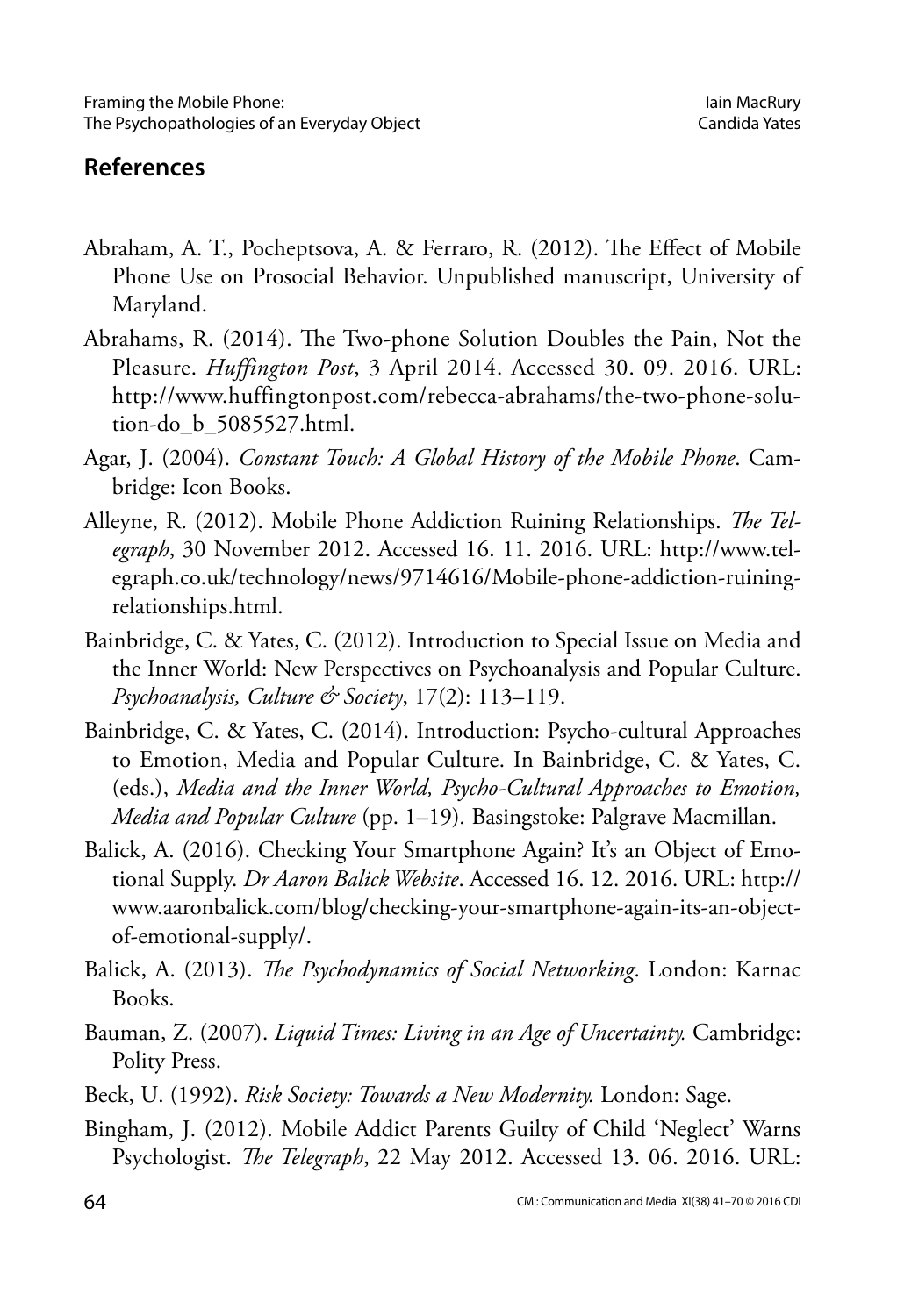http://www.telegraph.co.uk/women/mother-tongue/9280194/Mobileaddict-parents-guilty-of-child-neglect-warns-psychologist.html.

Bollas, C. (2009). *The Evocative Object World.* London: Routledge.

- Bowlby, J. (2008) *Attachment and Loss: Separation: Anxiety and Anger.* London: Basic Books.
- Castells, M. (2007). Communication, Power and Counter-power in the Network Society. *International Journal of Communication*, 1(1): 238–266.
- Clark, A. (2015). 'Mobile Phones have Changed the World for Better or Worse', *The Guardian 3 January,* Accessed 02. 01. 2017. URL: https:// www.theguardian.com/commentisfree/2015/jan/03/mobile-phones-havechanged-world-for-better-or-worse.
- Daily Mail Reporter (2009). How Women Love Their Mobile Phones… More than Their Boyfriends. *Daily Mail On Line,* 20 December 2012. Accessed 02. 01. 2017. URL: [http://www.dailymail.co.uk/femail/article-1239182/](http://www.dailymail.co.uk/femail/article-1239182/How-women-love-mobile-phones--boyfriends.html) [How-women-love-mobile-phones--boyfriends.html](http://www.dailymail.co.uk/femail/article-1239182/How-women-love-mobile-phones--boyfriends.html).
- Davidson, M. (2013). It's Time to Switch off Your Mobile and Set Yourself Free. *The Telegraph*, 28 January 2013. Accessed 31. 12. 2016. URL: http:// www.telegraph.co.uk/technology/9831913/Its-time-to-switch-off-yourmobile-and-set-yourself-free.html.
- Díaz, L. & Ekman, U. (2011). Introduction to Mobile Ubiquity in Public and Private Spaces. *Digital Creativity*, 22(3): 127–133.
- Drouin, M. & Landgraff, C. (2012). Texting, Sexting and Attachment in College Students Romantic Relationships. *Computers in Human Behavior*, [28](http://www.sciencedirect.com/science/journal/07475632/28/2)   $(2): 444 - 449.$  $(2): 444 - 449.$
- Du Gay, P., Hall, S., Janes, L., Koed Madsen, S., Mackay, H. & Negus, K. (2013). *Doing Cultural Studies: The Story of the Sony Walkman* (revised edition). Milton Keynes: Sage Books.
- Eco, U. (2014). Foreword Truth and the Mobile Phone. In Ferraris, M. & De Sanctis, S. (trans.) *Where Are You? An Ontology of the Cell Phone*. New York: Fordham UP.
- Elliot, A. & Urry, J. (2010). *Mobile Lives.* London: Routledge.
- Elliott, A. (1996). *Subject to Ourselves: Social Theory, Psychoanalysis and Postmodernity.* Cambridge: Polity Press.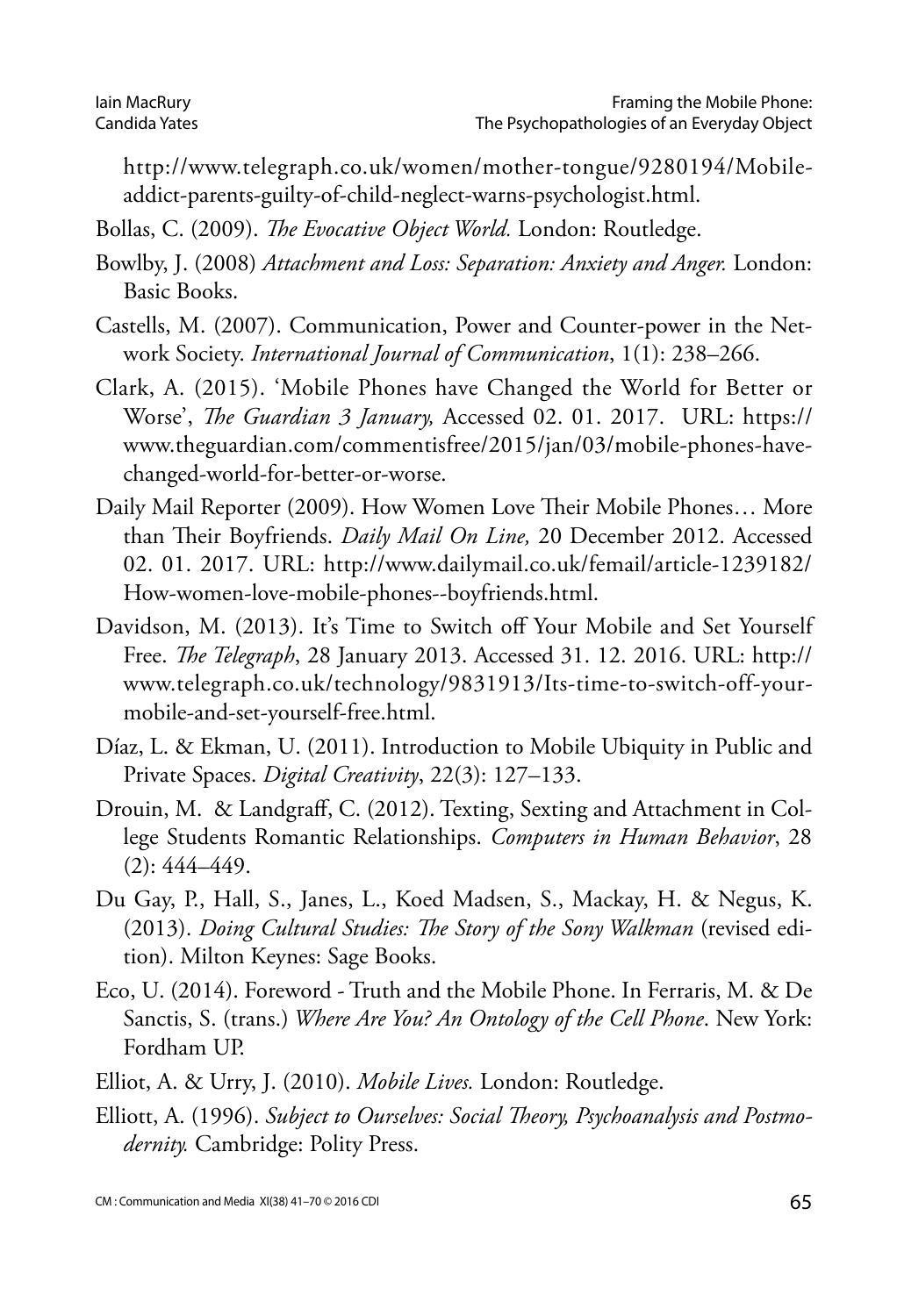Fisher, M. (2009). *Capitalist Realism*. London: Zero Books.

- Fisher, M. (2014). *Ghosts of my Life: Writings on Depression, Haunting and Lost Futures*. New York: Zero Books.
- Fortunati, L. & Taipale, S. (2014). The Advanced Use of Mobile Phones in Five European Countries. *The British Journal of Sociology*, 65(2): 317–337.
- Fortunati, L. (2002). The Mobile Phone: Towards New Categories and Social Relations. *Information, Communication & Society*, 5(4): 513–528.
- Garber, M. (2012). Just Thinking about Your Cell Phone Makes You More Selfish. 21 February 2012. Accessed 14. 11. 2016. URL: http://www.theatlantic.com/technology/archive/2012/02/just-thinking-about-your-cell-phonemakes-you-more-selfish/253269/.
- Giroux, H. (2015). Selfie Culture at the Intersection of the Corporate and the Surveillance States. *Counterpunch*, 6 February. Accessed 16. 6. 2016. URL: [http://www.counterpunch.org/2015/02/06/selfie-culture-at-the-intersec](http://www.counterpunch.org/2015/02/06/selfie-culture-at-the-intersection-of-the-corporate-and-the-surveillance-states/)[tion-of-the-corporate-and-the-surveillance-states/.](http://www.counterpunch.org/2015/02/06/selfie-culture-at-the-intersection-of-the-corporate-and-the-surveillance-states/)
- Heffernan, M. (2013). Why Putting Down Yourself Will Help Your Business.26 August 2013. Accessed 20. 12. 2016. URL: http://www.inc.com/ margaret-heffernan/put-the-cell-phone-away.html.
- Hills, M. (2007). Essential Tensions: Winnicottian Object-relations in the Media Sociology of Roger Silverstone. *International Journal of Communication*,  $1(1): 37-48.$
- Hjorth, L. & Lim, S. S. (2012). Mobile Intimacy in an Age of Affective Mobile Media. *Feminist Media Studies*, 12(4): 447–484.
- Hjorth, L., Burgess, J. & Richardson, I. (2012). *Studying Mobile Media: Cultural Technologies, Mobile Communication, and the iPhone.* New York: Routledge.
- Ito, M., Okabe, D. & Anderson, K. (2009). Portable Objects in Three Global Cities: The Personalization of Urban Places. In Ling, R. & Campbell, S. (eds.), *The Reconstruction of Space & Time through Mobile Communication Practices* (pp. 67–88). New Brunswick: Transaction Books.
- Jameson, F. (1991). *Postmodernism, or, the Cultural Logic of Late Capitalism*. Durham: Duke University Press.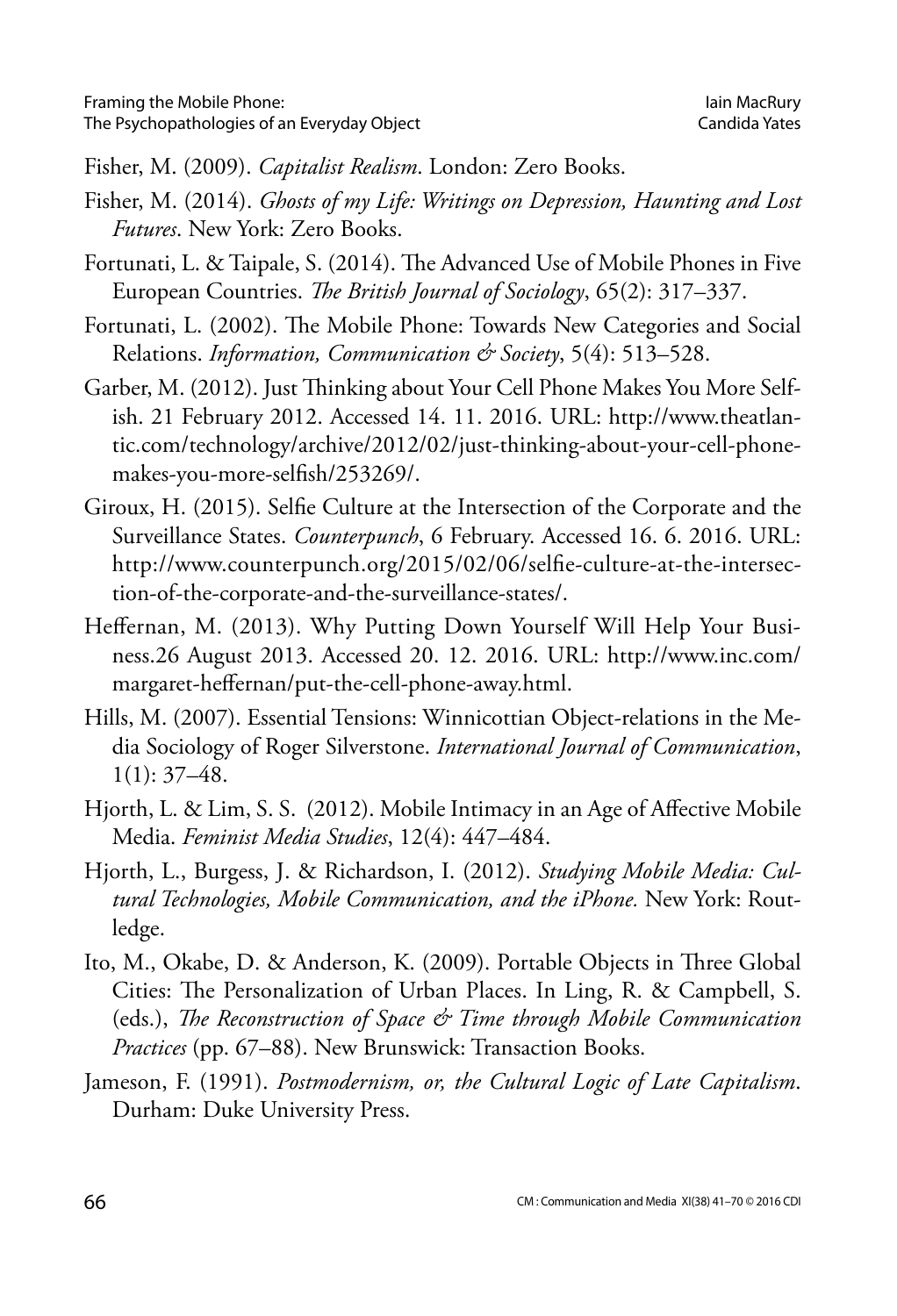- Johnson, D. (2010). *Love: Bondage or Liberation? A Psychological Exploration of the Meaning.* London: Karnac Books.
- Jouhki, J. (2009). A Modern Fetish: The Value of the Mobile Phone in South Korean Culture. *Proceedings of ICT, Society and Human Beings* 2009: 121– 128.
- Kahr, B. (2016). *Tea with Winnicott*. London: Karnac Books.
- Kahr, B. (1996) *D. W. Winnicott, A Biographical Portrait.* London: Karnac Books.
- Kang, H. Y. & Son, C. (2009) Development and Validation of the Mobile Phone Addiction Scale for Adolescents. *Korean Journal of Health Psychology*, 14(3): 497–510.
- Klein, M. (1937/1988). Love Guilt and Reparation. In Klein, M. (ed.), *Love, Guilt and Reparation* (pp. 306–344). London: Virago Press.
- Klein, M. (1946/1988). Notes on Some Schizoid Mechanisms. In Klein, M. (ed.), *Envy and Gratitude and Other Works 1946-1963* (pp. 1–25) London: Virago Press.
- Knorr-Cetina, K. (2001). Objectual Practice. In Schatzki, T. R., Knorr-Cetina, K. & Von Savigny, E. (eds.), *The Practice Turn In Contemporary Theory* (pp. 184–198). London: Routledge.
- Konrath, S. H., O'Brien, E. H. & Hsing, C. (2016). Changes in Dispositional Empathy in American College Students over Time: A Meta-analysis. *Personality and Social Psychology Review*, 15(2): 180–198.
- Kullman, K. (2010). Transitional Geographies: Making Mobile Children. *Social & Cultural Geography*, 11(8): 829–846.
- Kuhn, A. (ed.) (2013). *Little Madnesses.* London: I.B. Taurus.
- Kunst, J*.* (2012). Do You Have a Love/hate Relationship with Your Phone? *Psychology Today*. Accessed 13. 6. 2016. URL: [https://www.psychologytoday.](https://www.psychologytoday.com/blog/headshrinkers-guide-the-galaxy/201204/do-you-have-lovehate-relationship-your-phone) [com/blog/headshrinkers-guide-the-galaxy/201204/do-you-have-lovehate](https://www.psychologytoday.com/blog/headshrinkers-guide-the-galaxy/201204/do-you-have-lovehate-relationship-your-phone)[relationship-your-phone.](https://www.psychologytoday.com/blog/headshrinkers-guide-the-galaxy/201204/do-you-have-lovehate-relationship-your-phone)
- Latour, B. (2007). *Reassembling the Social.* Oxford: Oxford University Press.
- Ling, R. (2007). Children, Youth and Mobile Communication. *Journal of Children and Media*, 1(13): 60–67.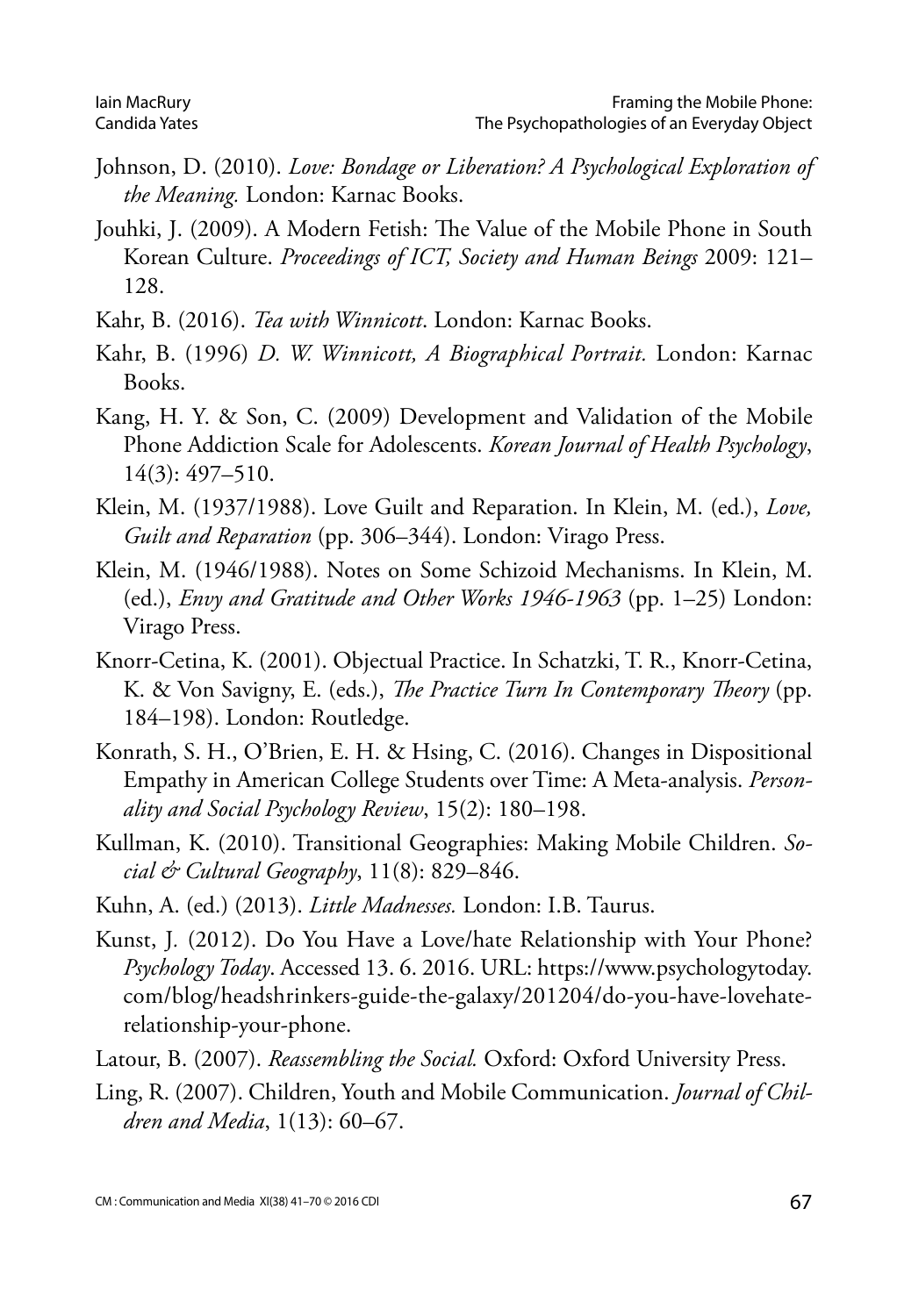- McLuhan, M. (1964) *Understanding Media: The Extension of Man.* New York: McGgraw-Hill.
- Menzies-Lyth, I. E. P. (ed.) (1988). *Containing Anxiety in Institutions: Selected Essays, Volume 1.* London: Free Association Books.
- Metz, C. (2015). How Amazon, Google, and Facebook will bring down Telcos. *WIRED*. Accessed 31. 12. 2016. URL: https://www.wired.com/2015/02/ googles-android-work-gives-phone-split-personality/.
- Music, G. (2014). The Buzz Trap: Speeded-up Lives, Distractedness, Impulsiveness and Decreasing Empathy. *Psychodynamic Practice*, 20(3): 228–249.
- Ogden, T. H. (1992). *The Matrix of the Mind: Object Relations and the Psychoanalytic Dialogue.* London: Karnac Books.
- Ribak, R. (2009). Remote Control, Umbilical Cord and beyond: The Mobile Phone as a Transitional Object. *British Journal of Developmental Psychology*, 27(1): 183–196.
- Richards, B. (2007). *Emotional Governance: Politics, Media and Terror*. Basingstoke: Palgrave Macmillan.
- Royal Mail (2008). Lost without Your Mobile? Sounds Like a Case of Nomophobia. Accessed 24. 11. 2016. URL: http://www.royalmailgroup.com/cy/ lost-without-your-mobile-sounds-case-nomo-phobia.
- Richardson, I. (2012). *Studying Mobile Media: Cultural Technologies, Mobile Communication, and the iPhone*. New York: Routledge.
- Riesman, D. (1950). *The Lonely Crowd: A Study of the Changing American Character, by David Riesman. In Collaboration with Reuel Denney and Nathan Glazer*. New Haven: Yale University Press.
- Rodman, F. R. (2005) Preface to the Routledge Classics Edition. In Winnicott, D. W. (ed.), *Playing and Reality* (pp. ix–xv). London: Routledge.
- Segal, H. (1957/1990). *Dream, Phantasy, and Art*. London: Tavistock/Routledge.
- Serrano-Puche, J. (2015). Emotions and Digital Technologies, Mapping the Field of Research in Media Studies. *Media and LSE Working Paper* 33, Accessed 12. 7. 2016. URL: www.lse.ac.uk/media@lse/research/mediaWorkingPapers/pdf/WP33-FINAL.pdf.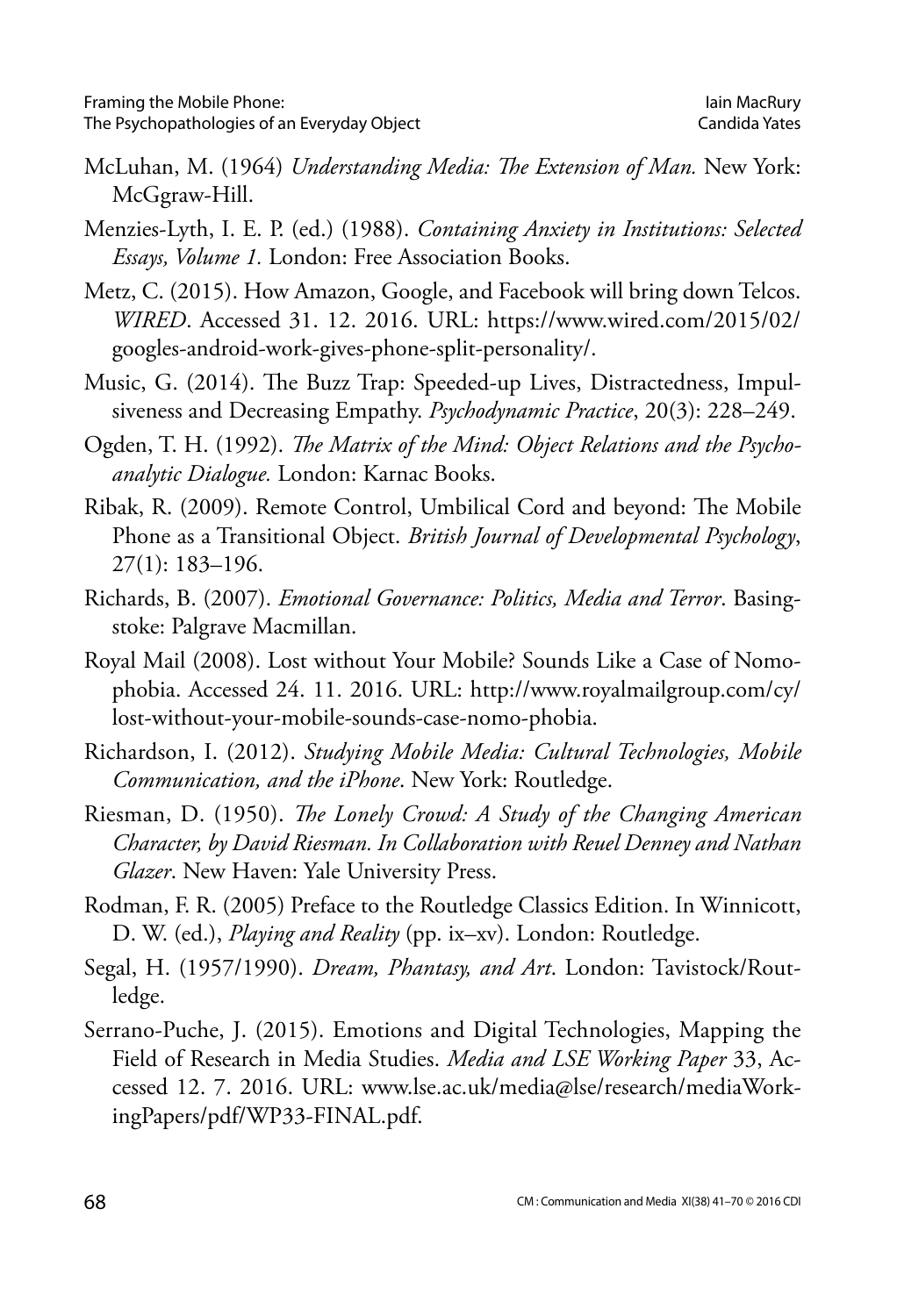- Silverstone, R. & Hirsch, E. (eds.) (1992). *Consuming Technologies*. London: Routledge.
- Spelman, M. B. & Thomson-Salo, F. (eds.) (2014). *The Winnicott Tradition: Lines of Development—Evolution of Theory and Practice Over the Decades.*  London: Karnac Books.
- Tacchi, J., Kitner, K. R. & Crawford, K. (2012). Meaningful Mobility, Gender, Development and Mobile Phones. *Feminist Media Studies*, 12(4): 528–537.
- Turkle, S. (2011a). *Alone Together: Why we Expect More From Technology and Less From Each Other*. New York: Basic Books.
- Turkle, S. (2011b). *Evocative Objects: Things We Think With.* Cambridge, Mass.: MIT Press.
- Whitty, M. T. & Carr, A. N. (2003). Cyberspace as Potential Space: Considering the Web as a Playground to Cyber-flirt. *Human Relations*, 56(7): 869–891.
- Winnicott, D. W. (1958) The Capacity to Be Alone. *The International Journal of Psychoanalysis*, 39: 416–420.
- Winnicott, D. W. (1963). The Development of the Capacity for Concern. *Bull. Menninger Clin.*, 27: 167–176.
- Winnicott, D. W. (1971). *Playing and Reality*. London: Tavistock Publications.
- Woodward, I. (2011). Towards and Object Relations Theory of Consumerism: The Aesthetics of Desire and the Unfolding Materiality of Social Life. *Journal of Consumer Culture*, 11(3): 366–384.

#### **Acknowledgements**

We would like to express our thanks to our BU colleague Christopher Miles for contributing to earlier drafts of this article. We would also like to thank the anonymous journal reviewers for reading through and providing very helpful comments on the content of the article.